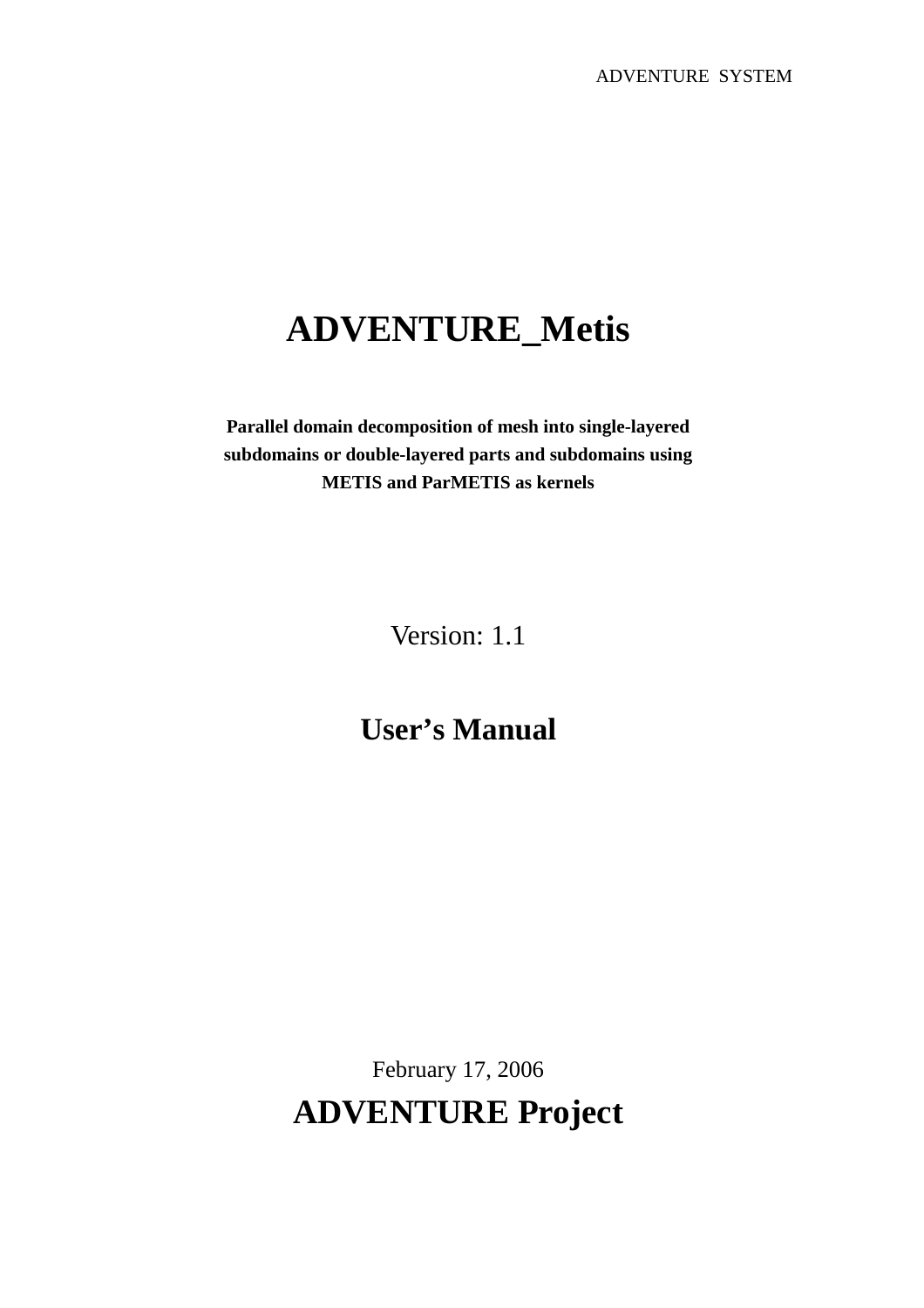# **Contents**

| 3.                                                                       |  |
|--------------------------------------------------------------------------|--|
| 4.                                                                       |  |
|                                                                          |  |
|                                                                          |  |
|                                                                          |  |
|                                                                          |  |
| 5.1.                                                                     |  |
|                                                                          |  |
|                                                                          |  |
|                                                                          |  |
| Α.                                                                       |  |
| Output File Format: Data Structure of HDDM-type FEA Model File  15<br>В. |  |
| Domain-decomposed Data in ADVENTURE System  15<br><b>B.1.</b>            |  |
| B.2. Structure of HDDM-type FEA Model Data File  16                      |  |
|                                                                          |  |
|                                                                          |  |
| <b>B.3.2.</b> Selection of "Parent" Responsible for Inner Boundaries 20  |  |
|                                                                          |  |
|                                                                          |  |
|                                                                          |  |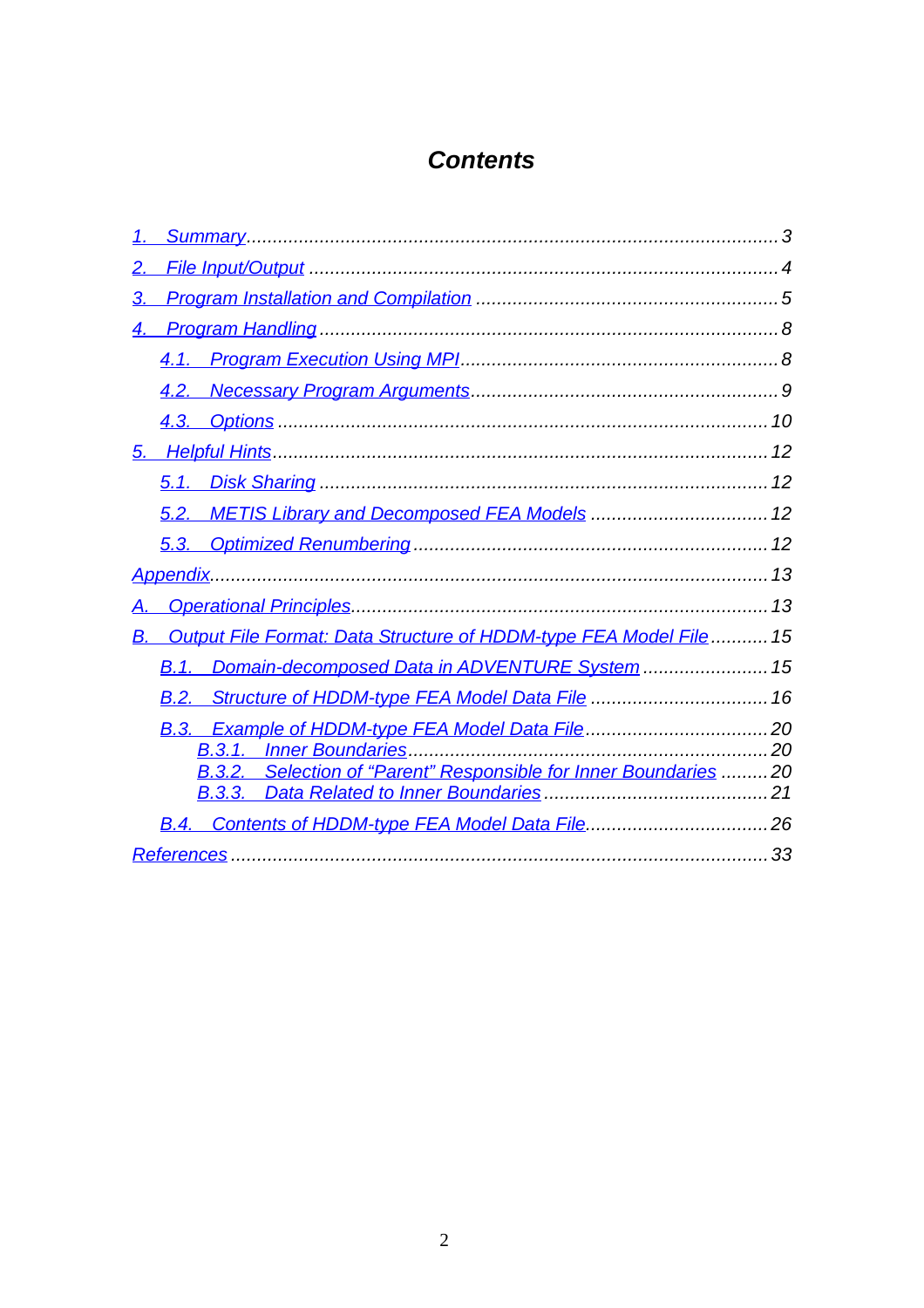# *1. Summary*

ADVENTURE\_Metis is a domain decomposition tool (*Domain Decomposer*), which uses the Hierarchical Domain Decomposition method (HDDM) for parallel processing finite element analysis (FEA) system (ADVENTURE system) developed in the ADVENTURE project [1]. The Domain Decomposer creates groups of elements, which consist of the original finite element mesh as if those groups are to be fragments of the original mesh. ADVENTURE\_Metis has the following features.

- 1. According to the Hierarchical Domain Decomposition method (HDDM), the original finite element mesh is decomposed into two level hierarchy of several parts each of which consists of subdomains for FEA with parallel data processing.
- 2. The decomposition libraries developed at Minnesota University [2] METIS and ParMETIS are used for decomposition of FE meshes into subdomains. These graph-partitioning libraries are supplied in the current ADVENTURE\_Metis package.
- 3. The FEA mesh of the entire-type design model is used as input data for ADVENTURE\_Metis, which produces HDDM-type decomposed mesh data of analysis model by the Hierarchical Domain Decomposition method (HDDM). The ADVENTURE file format is accepted for input/output data format.
- 4. The Message Passing Interface (MPI)[3] is used for parallel data processing. It is essential for compilation and execution of the ADVENTURE\_Metis module.
- 5. The HDDM-type mesh data of analysis model produced by ADVENTURE\_Metis can be used with the solvers released in the ADVENTURE project.

The information about the role of ADVENTURE\_Metis in the ADVENTURE system can be found in the documents supplied with the solver for solid structure analysis ADVENTURE\_Solid and other solvers released in the ADVENTURE project. Additional information can be also found in References [4] and [5].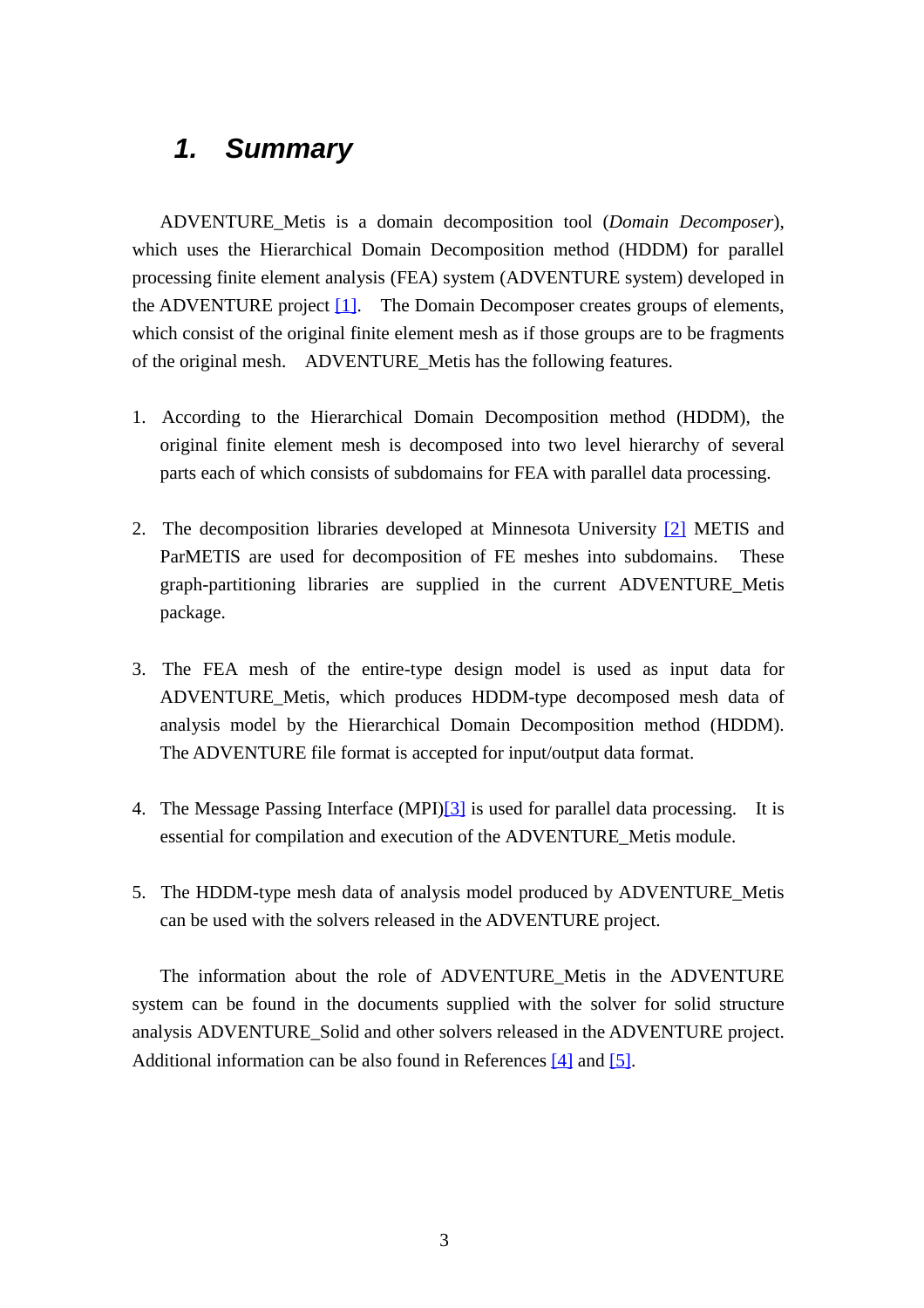# *2. File Input/Output*

The ADVENTURE\_Metis module uses the entire-type FEA model as input data to produce the HDDM-type FEA model data. The data processing flow is shown in Fig. 1.

1). The entire-type FEA model.

ADVENTURE\_Metis treats the entire-type FEA model data in the binary ADVENTURE format, which was adopted as a multipurpose file format supported in the ADVENTURE project to represent FEA data. The input file is specified by arguments (required option). Detailed information can be found in [5]. The creation method of FEA model for analysis using the ADVENTURE system is discussed in documents supplied with the ADVENTURE\_BCtool module. Information about the entire-type FEA model, the ADVENTURE file format, and the usage of several important tool programs is provided in the documents supplied with ADVENTURE\_Soild module.

2). HDDM-type FEA model.

ADVENTURE\_Metis creates the HDDM-type FEA model files in the binary ADVENTURE format. ADVENTURE\_Metis performs the FEA data decomposition twice, however the number of output files with names *advhddm\_in\_0.adv*, *advddm\_in\_1.adv*, etc., is equal to the number of decomposed *Parts* at the first step of decomposition (the names will be given to the output files by default). The number at the end of the filename corresponds to the *Part's* number decomposed at the first step of decomposition. Details are given in *Appendix B*.



*Fig. 1. Flow of Input and Output Data*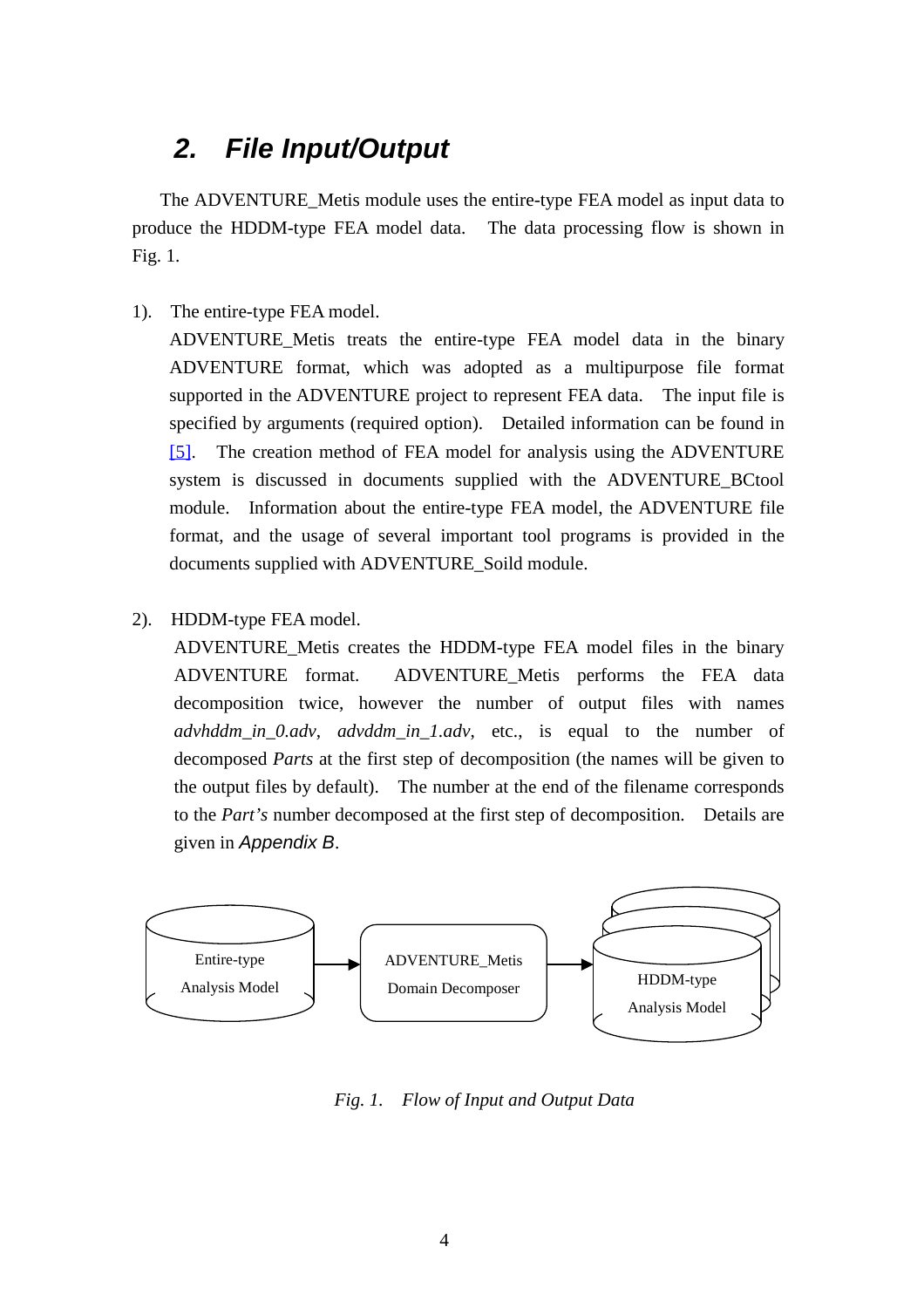# *3. Program Installation and Compilation*

The ADVENTURE\_Metis uses MPI libraries, which should be installed to use MPI libraries and their environments for further installation processes. In the environments without pre-installed MPI, a free software MPICH [6] can be used. Moreover, the ADVENTURE\_IO library should be compiled prior to the installation of the ADVENTURE\_Metis module.

To install the ADVENTURE\_Metis module, execute the following commands from the ADVENTURE\_Metis top directory:

- 1. **./configure [***options***]**
- 2. **make**
- 3. **make install**

The script **configure** is used to create the proper files **Makefile**. The following options can be used with the command **configure**.

```
• --prefix=install_dir
```
The option is used to set the target installation directory to *install\_dir*. The default directory is \$HOME/ADVENTURE.

• **--with-advio=***directory*

The option is used to set a path to the ADVENTURE\_IO library if it is installed in a directory other than the default directory *install\_dir*.

• **--with-mpicc=***command*

The option is used to set the name of MPI C compiler, which environments should be setup in advance. The compilation will not be accomplished without MPI C compiler. The default *command* option is **mpicc**.

### • **--with-mpi-cflags=***CFLAGS*

The option is used to set *flags* for the MPI C compiler. For example, if it is necessary to set the MPI *include* files, the option which can be used is **- with-mpi-cflags=***"*-I/usr/local/include/mpi*"*. It can be also combined with the variable **CFLAGS**.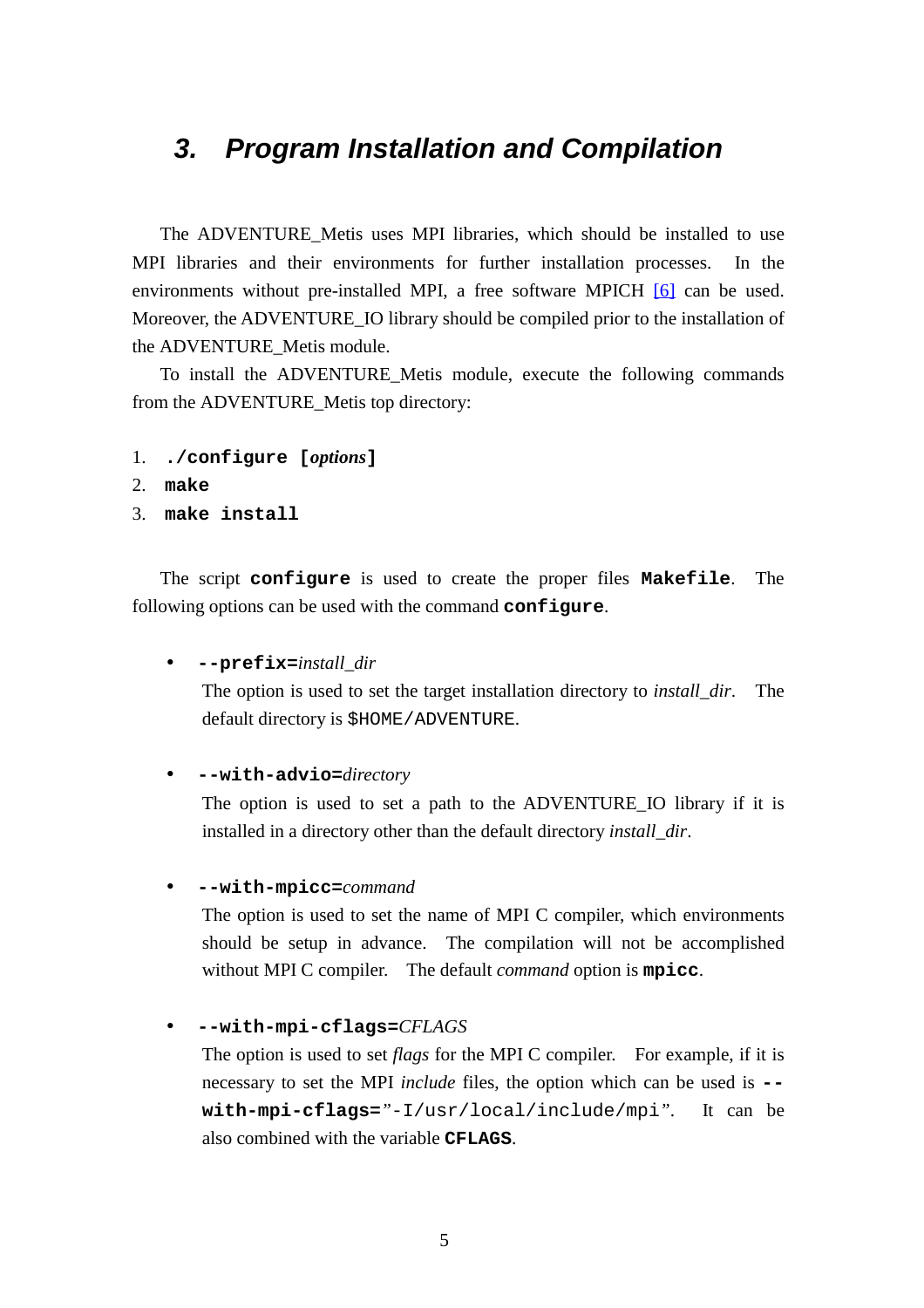### **--with-mpi-libs=***LIBS*

The option is used to make program linking. For example, if you need to indicate which MPI library should be used, the option will be similar to **- with-mpi-libs=***"*-L/usr/local/lib/mpi –lmpi*"*. It can be also combined with variable **LIBS**.

### • **--enable-optimize**

The option is used to make optimized compilation. If you are going to use additional options for optimization, this option can be associated with the option **--enable-optimize=***CFLAGS*, which sets *CFLAGS* for optimization.

The settings of MPI C compiler can be changed by the following environmental variables, which should be used prior to the command **configure**.

• **MPICC**

Changes the name of MPI C compiler.

• **CFLAGS**

Sets options for MPI C compiler.

• **LIBS**

Sets libraries for linking.

For example, if *C shell* is used:

- **% setenv MPICC /usr/local/bin/mpicc**
- **% setenv CFLAGS "-O2 -g -Wall"**
- **% ./configure**

If *Bourne shell* is used:

- **\$ MPICC=/usr/local/bin/mpicc**
- **\$ export MPICC**
- **\$ CFLAGS="-O2 -g -Wall"**
- **\$ export CFLAGS**
- **\$ ./configure**

In most cases, the compilation processes are accomplished automatically. If it cannot be done automatically due to some reasons, the program can be compiled manually. To compile ADVENTURE Metis using *Makefiles*, the sample files *Makefile.sample* are provided for reference in each directory of the ADVENTURE\_Metis package. These sample files should be copied to *Makefile* and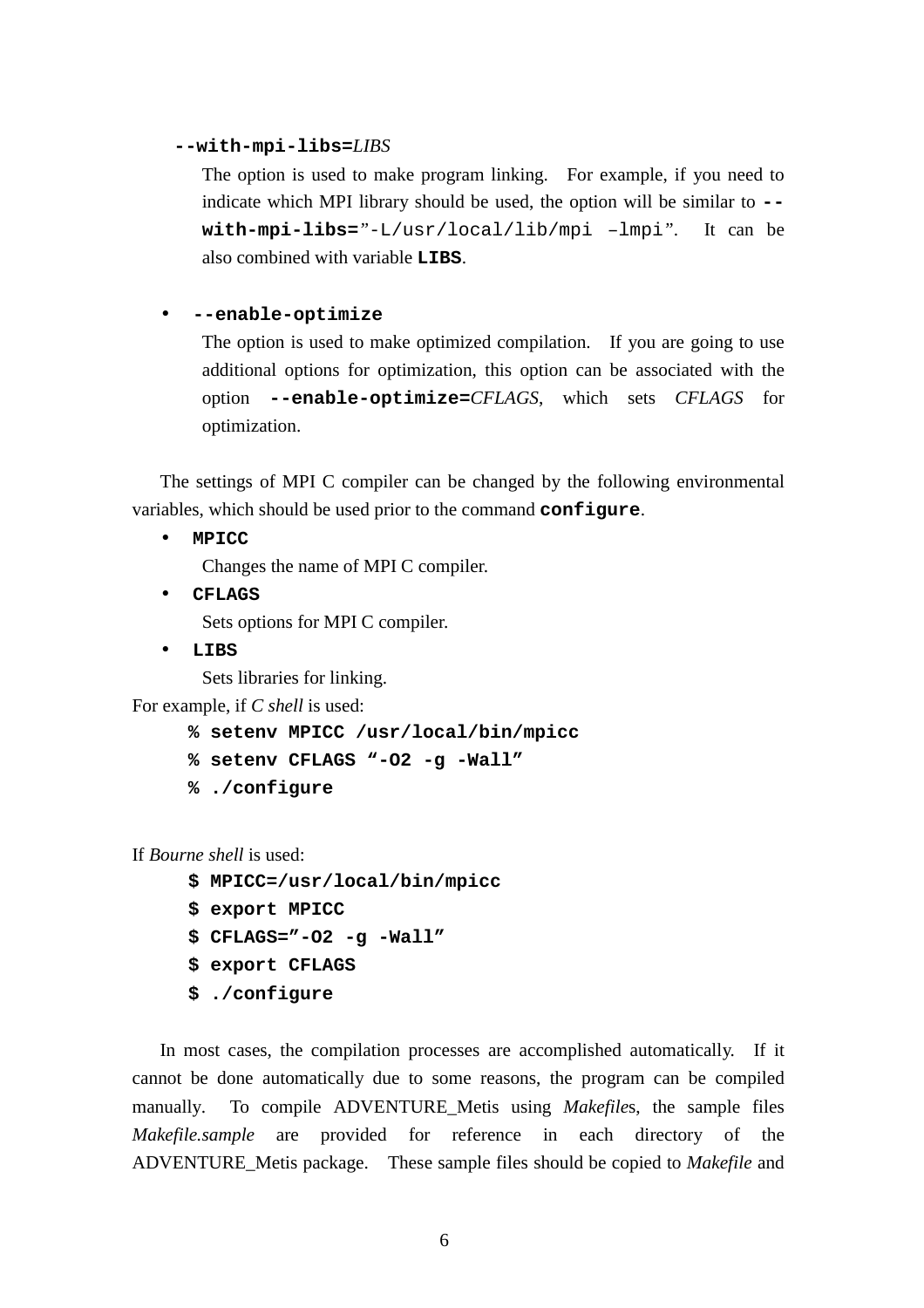corrected in accordance with created environment. After that, the command **make** should be executed from the top directory.

If the compilation using the script **configure** is finished normally, execute the command **make install** from the top directory. Executable program modules and user manuals will be installed into the directory specified by the option *install\_dir*. If the module is compiled without using **configure** script (using the copies of Makefile.sample), execute the command **make install** from the top directory. The target directory for installation of executable modules will be set according to the variable **INSTALL\_BINDIR** specified in the file Makefile.sample.in. The default target directory for executable modules is \$HOME/ADVENTURE/bin. The target installation directory for program's documentation will be set according to the variable **INSTALL\_DOCDIR** of the file Makefile.sample.in. The default directory for program's documentation is \$HOME/ADVENTURE/doc/AdvMetis.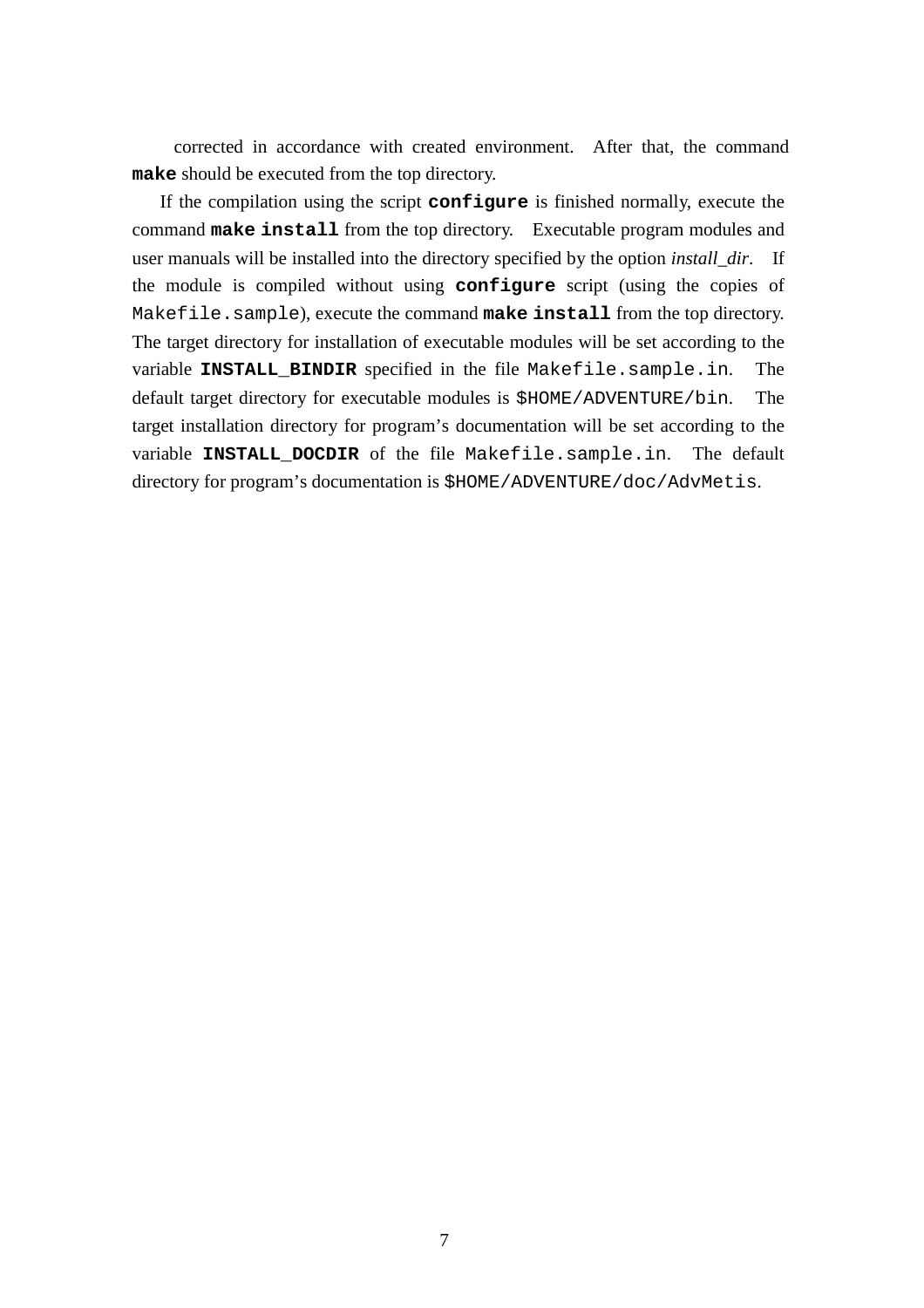# *4. Program Handling*

# *4.1. Execution of Program Using MPI*

The commands for program execution in parallel computing environments using MPI vary with implementations of MPI and used computing environments. In the case of MPICH, the programs can be executed in a parallel mode using the command mpirun. For example:

## **% mpirun** [*mpioptions*] *program\_name* [*options*]

In some other MPI packages, the MPI options can be passed to executable modules in a way, similar to:

## **%** *program\_name* [*mpioptions*] [*options*]

For more detailed explanations, refer to the MPI user's manual. A brief explanation about the program execution using MPICH (hosts specification, etc.) is given in *Appendix* of the user manual supplied with the ADVENTURE\_Solid module. Depending on MPI environment, the execution commands for ADVENTURE\_Metis can be:

```
% mpirun [mpioptions] ./adventure_metis [options] model_filename
                                                   directory_name div_num
```
or

# **% ./adventure\_metis** [*mpioptions*] [*options*] *model\_filename directory\_name div\_num*

*Model\_filename, directory\_name*, and *div\_num* are the necessary arguments of ADVENTURE\_Metis, as described below.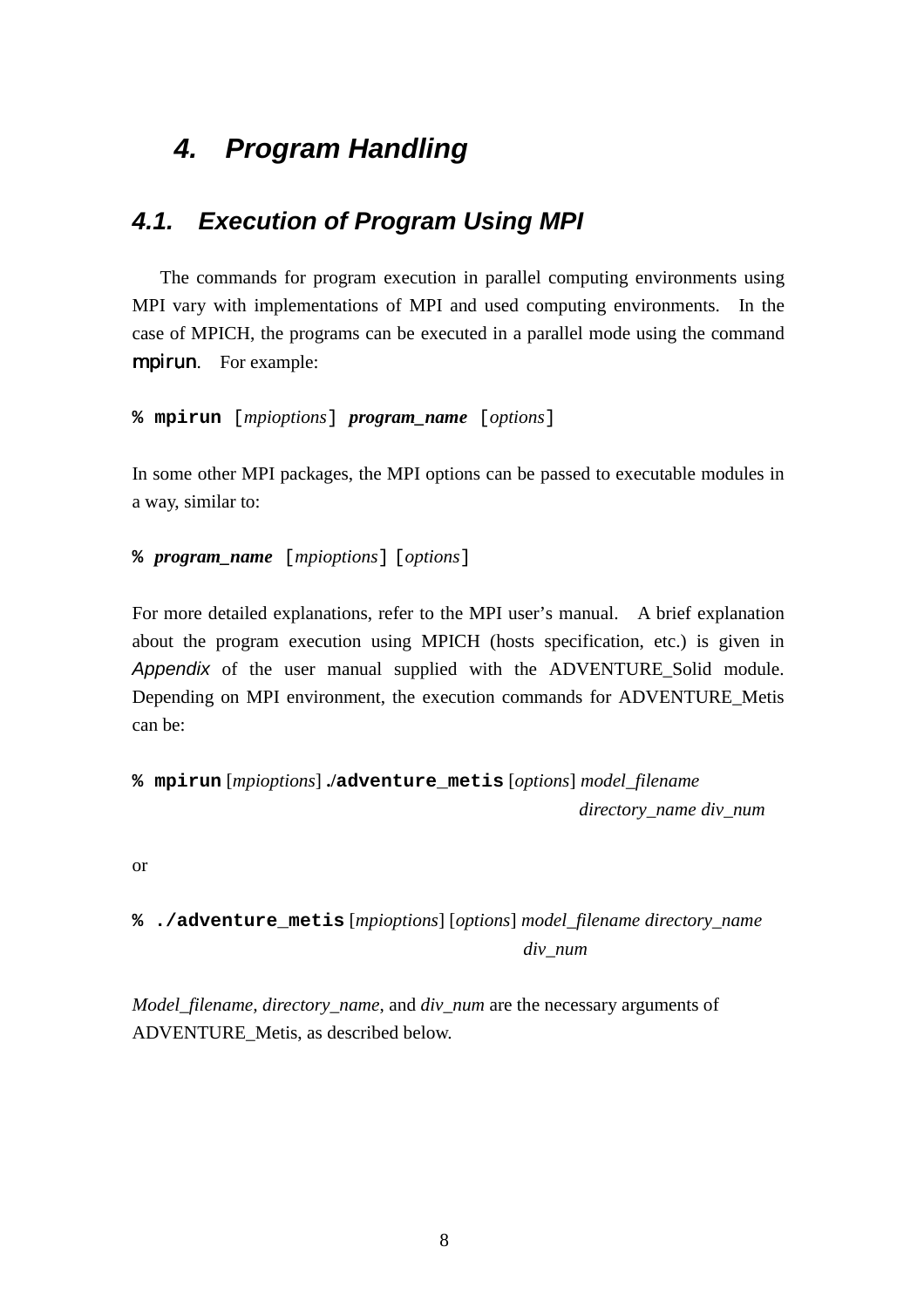# *4.2. Necessary Program Arguments*

Execution of ADVENTURE\_Metis requires three arguments, which must be always added to the command after other command options. These necessary arguments are *model\_filename, directory\_name*, and *div\_num*.

# • *model\_filename*

It is the argument to specify the filename of input entire-type FEA model data.

## • *directory\_name*

It is the argument to specify the name of the top directory, where HDDM-type FEA model files will be saved. Here, a relative path should be given from the directory, where ADVENTURE\_Metis will be executed. If the specified directory does not exist, ADVENTURE\_Metis will automatically create this directory and the subdirectory named **model**. Consequently, the HDDM-type FEA model data will be saved in the subdirectory **model** .

• *div\_num*

It is the argument to specify the number of decomposed subdomains, which will be created after the second step of domain decomposition. ADVENTURE\_Metis uses two-step hierarchical domain decomposition method (HDDM) to create subdomains of an entire-type FEA model. The number of launched ADVENTURE\_Metis processes determines the number of domains after first step of decomposition (called herein the number of *Parts*). The number of second-step subdomains (called herein the number of *Subdomains*) is specified by the argument *div\_num* for each *Part* created after the first-step decomposition. The following example shows a situation when 4 *Parts* will be decomposed into 400 *Subdomains* (each *Part* consists of 100 *Subdomains*).

**% mpirun** *–np 4* **./adventure\_metis** *some\_model.adv some\_model 100*

Here, the filename of entire-type FEA model is *some\_model.adv* and the top directory for HDDM-type FEA model files is *some\_model*. The method to determine an optimum number of *Subdomains* is described in the user manual of ADVENTURE\_Solid module. One version of the command **mpirun** is used here as an example.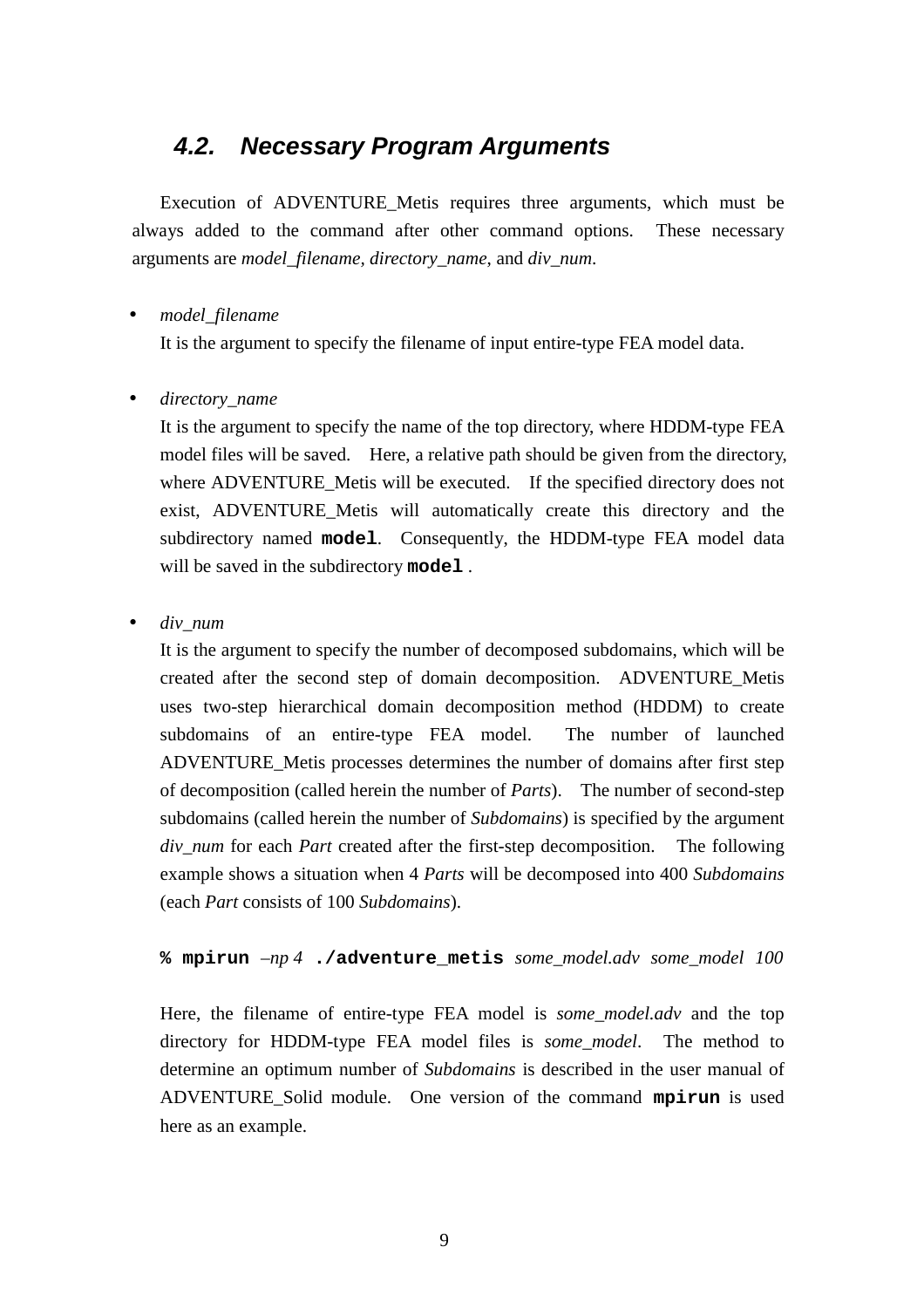# *4.3. Options*

## • **-HDDM**

This default option is used to create the domain-decomposed input data for the ADVENTURE\_Solid solver using the Hierarchical Domain Decomposition method.

## • **-MAGNETIC**

This option is used to create the input domain-decomposed data for the ADVENTURE\_Magnetic module.

# • **-difn** *n*

This option is used to create the input domain-decomposed data whose interface nodes have *n* degrees of freedom. Set 1 as *n* for ADVENTURE\_Thermal. The default value is 3.

# • **-decomposed-file** *filename*

The option specifies the filename of the HDDM-type FEA model data. The filename can be specified without extension. The *Part* number, the file extension *.adv*, and underbars will be added automatically to the specified filename. The default filename is advhddm in.

### • **-subdir\_name** *directory*

The option specifies the name of subdirectory where HDDM-type FEA model data files will be created. The default name of subdirectory is model.

## • **-memlimit** *n*

The option specifies the size of memory in Mbytes, which can be used by each process. The program terminates when the value of total dynamically allocated memory is exceeded. The default value is unlimited.

• **-ls** *filename*

The option specifies the name *filename* of the output log file created during operation by each processor. By default, the log will be printed to the standard error output of the start processor.

• **-ll** *n*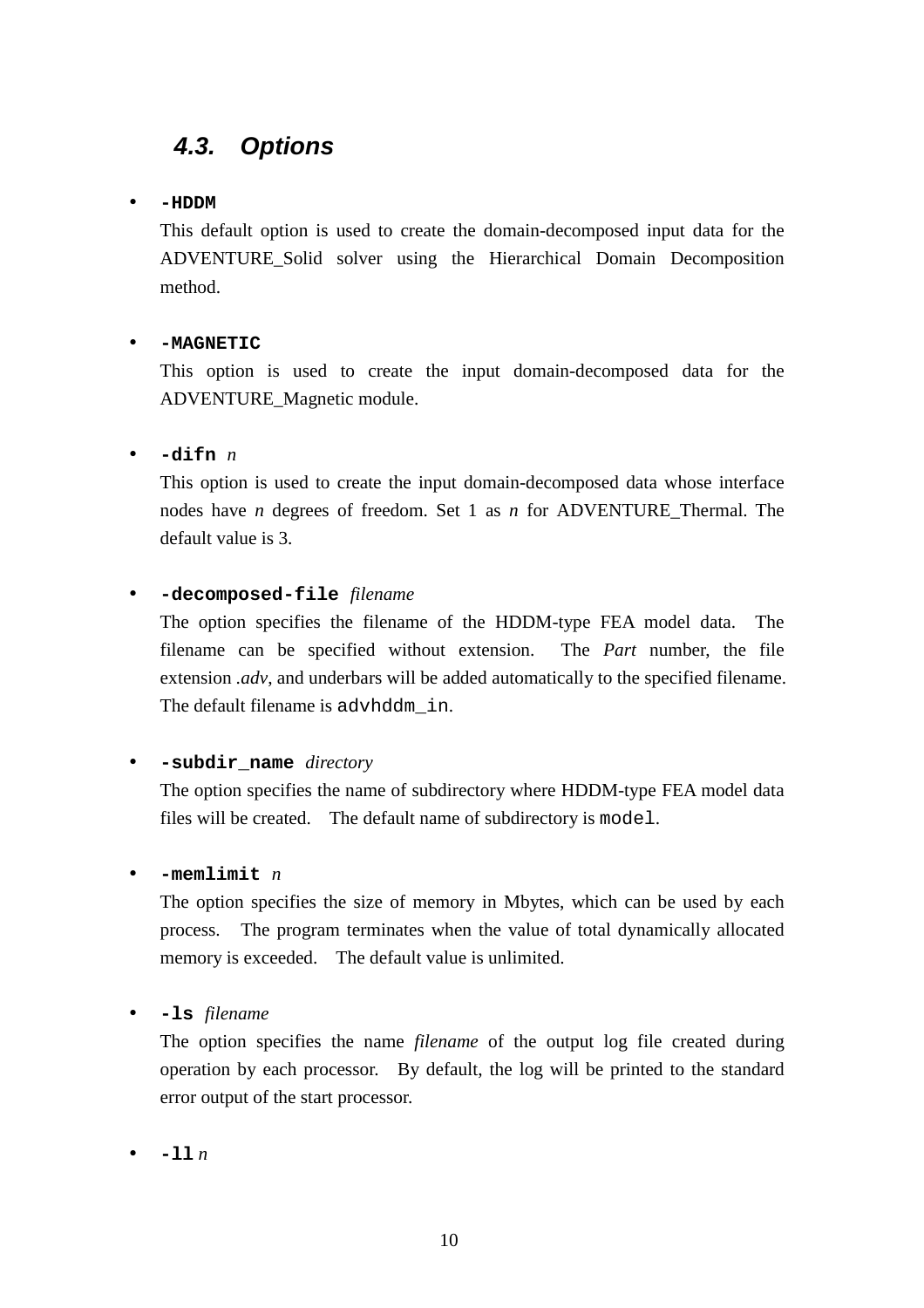The *Log Level* can be specified to control the degree of processing details at a required time. Default value for *n* is **2**.

- **-ll 0** : No logs are saved
- **-ll 1** : The log is saved only for each routine
- **-ll 2** : The detailed log is saved for each routine and subroutine
- **-ll 3** : The situation of the main loop is displayed in real time.

# • **-nin** *n*

The option specifies a number of read processes of the input files. The default value is **1**.

# • **-r**, **-nr**

The option **–r** specifies a process of optimized renumbering. The option **–nr** terminates the process of optimized renumbering. The default option is **–r**.

## • **-h**, **-help**

Both options print display help information.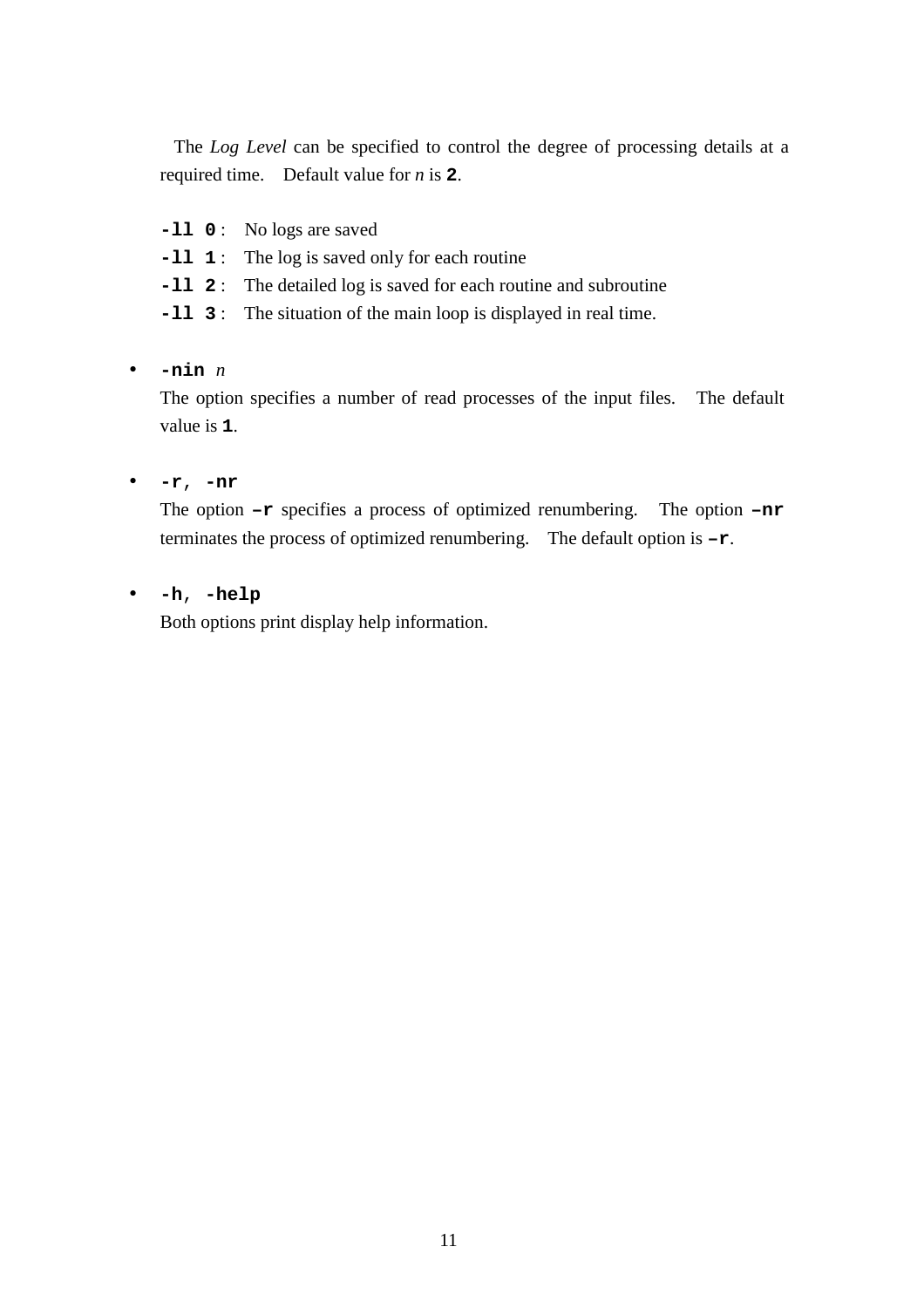# *5. Helpful Hints*

# *5.1. Disk Sharing*

If large models are decomposed using a group of processors, an intensive access to a hard disk drive shared by NFS can slow down the file output processes since the file output processes in ADVENTURE\_Metis are done simultaneously. One way to overcome this problem is to make the output directory symbolically linked with a local hard disk or assign the local hard disk to the output directory.

# *5.2. METIS Library and Decomposed FEA Models*

Depending on execution environments of ADVENTURE\_Metis, the decomposition done by METIS has several patterns that can be traced in the secondstep domain decomposition. Such phenomenon does not occur with ParMETIS.

# *5.3. Optimized Renumbering*

The optimized renumbering is performed for each *Subdomain* by default. This process may take much time if each *Subdomain* consists of a large number of nodes. The optimized renumbering can be cancelled by adding the option **–nr**.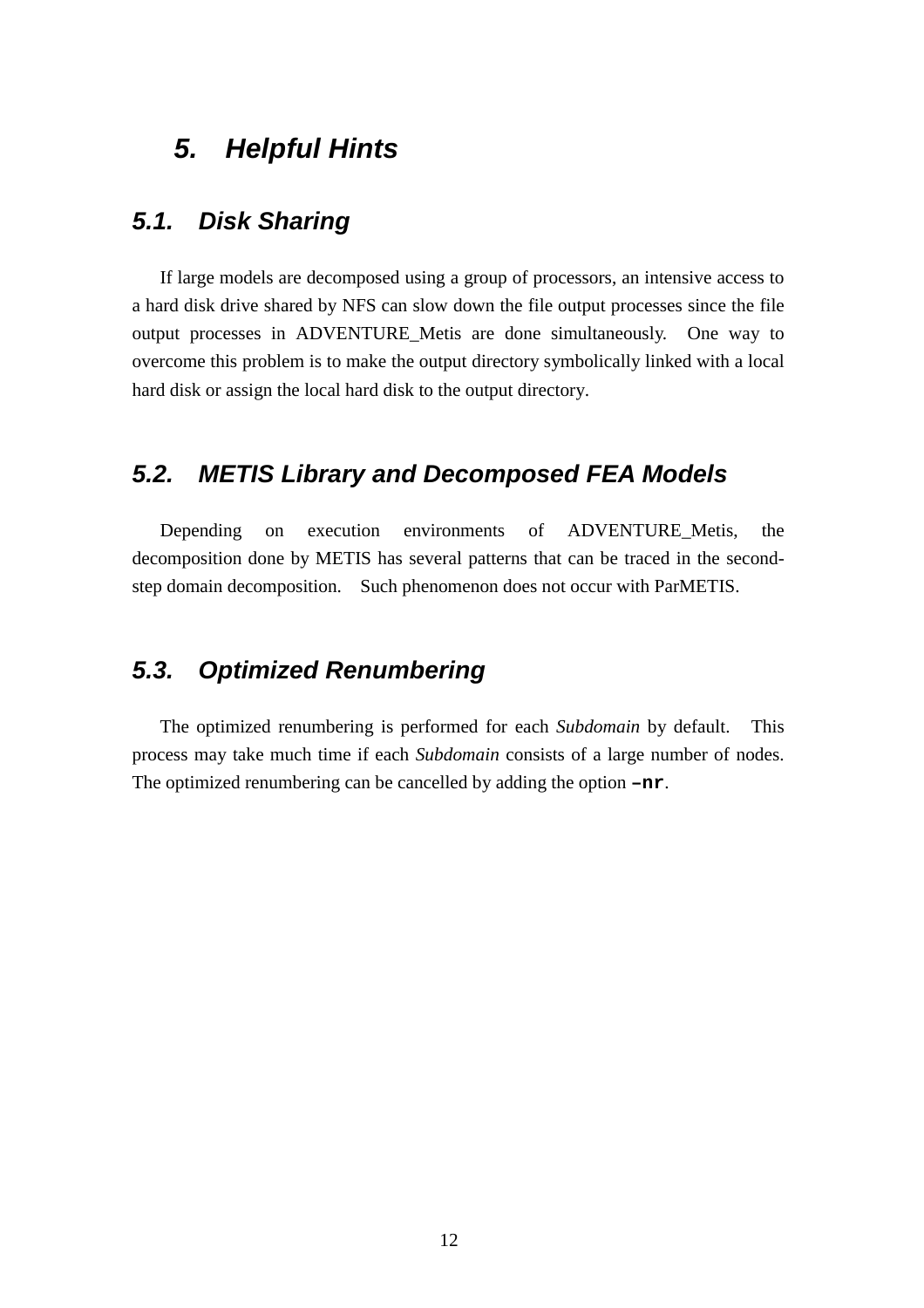# *Appendix*

# *A. Operational Principles*

The SIMD-type parallel execution process is employed as a basic algorithm in ADVENTURE Metis. The parallel-distributed program execution is achieved by giving the same synchronized instructions to all processes, and only the startup process runs individually as a *Master* process. The *Master* process reads input data, decomposes the data in accordance with a number of processes, and distributes the corresponded data to CPUs sequentially. Such scheme is implemented to prevent a simultaneous access by all processes to a single input data file. The sequence of ADVENTURE\_Metis operations is briefly described below. The term *Part* is used for the FEA model created by the first-step domain decomposition and the term *Subdomain* is used for the FEA model after the second-step domain decomposition.

### *1. Read and initialize command options*.

*2. File opening*

In order to detect situations when abnormal program termination can cause errors (for example, when the results cannot be saved to a file), the input and output files are opened prior to start the calculations.

*3. Pre-filter*

The element's connectivity data are read from the FEM input file and converted into graphs.

*4. Partition-1*

ParMETIS performs the first-step decomposition.

*5. Converter*

Based on results of *Partition-1*, the element's data are redistributed and the *Part*'s graph data are corrected individually.

*6. Partition-2*

METIS performs the second-step decomposition of each *Part*'s graph data.

- *7. Post-Filter*
	- a). The Node's data and the Boundary condition's data are read from the input file and modified according to the results of *Partition-1* process.
	- b). Node's numbers are changed to the *Part*'s peculiar numbers and the inner boundary conditions are set between *Parts* and between *Subdomain*s.
	- c). The *Part*'s data are saved to the output files.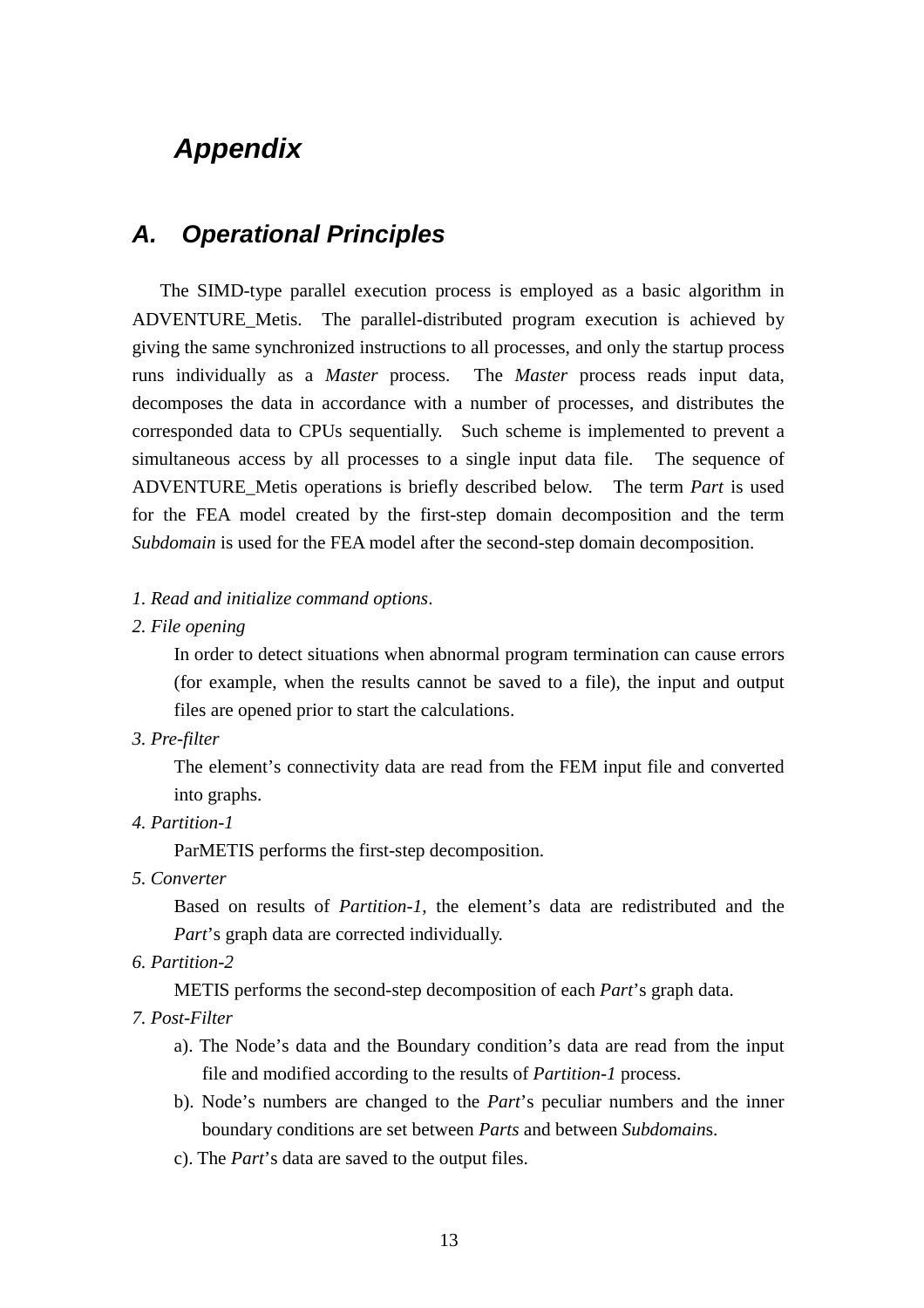d). The *Subdomain*'s data are saved to the output files.

e). Termination of MPI, file closing, and other program's termination operations are performed.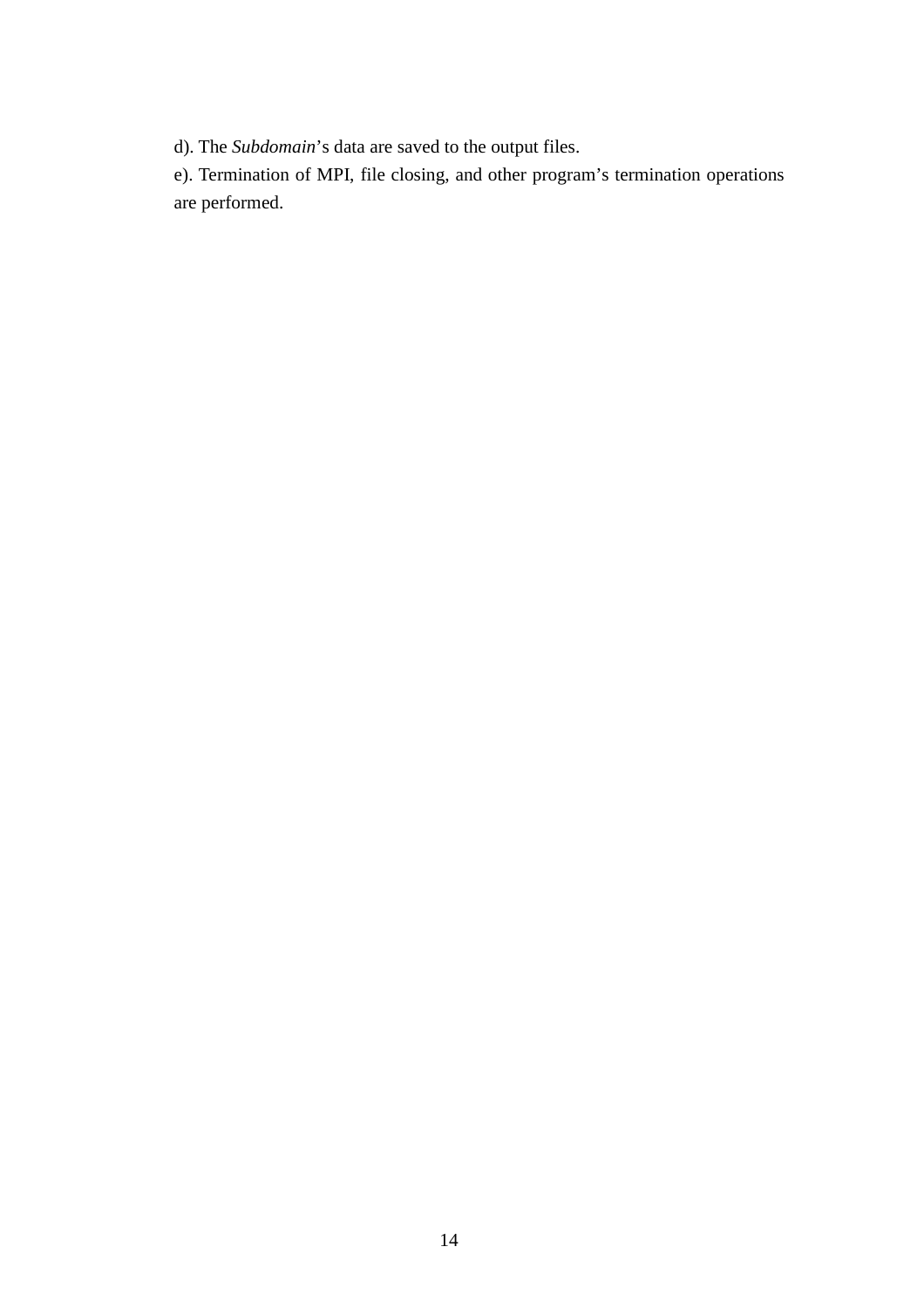# *B. Output File Format: Data Structure of HDDM-type FEA Model File*

# *B.1. Domain-decomposed Data in ADVENTURE System*

ADVENTURE\_Metis uses the HDDM-type FEA data for the file format (which is defined as *advhddm\_in* file by default). The data flow is shown in Fig. 2.



*Fig. 2. Input and Output Data Flow used by ADVENTURE\_Metis*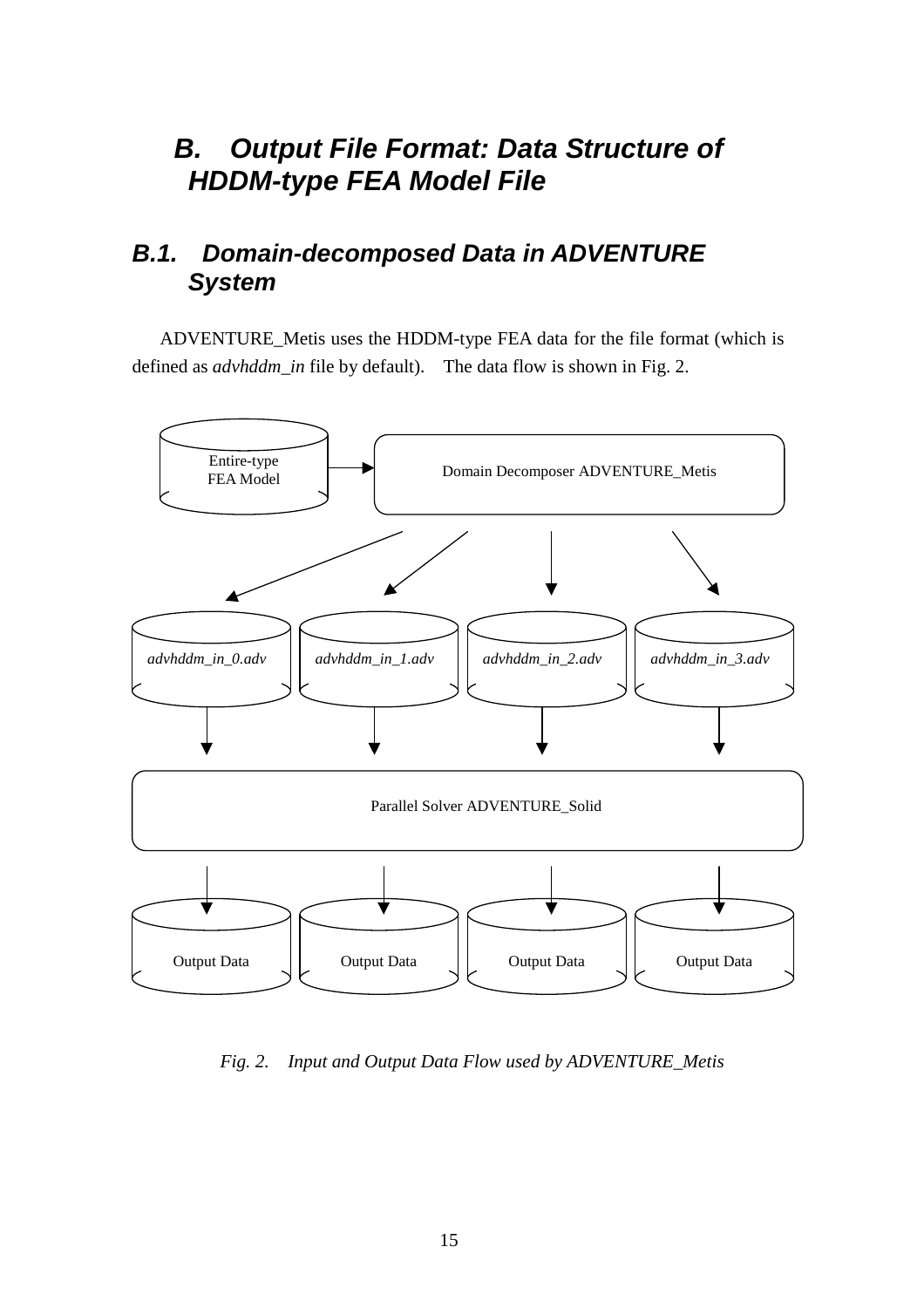# *B.2. Structure of HDDM-type FEA Model Data File*

ADVENTURE\_Metis performs two-step domain decomposition to create input files that can be used by the FEA solver module ADVENTURE\_Solid, which uses the Hierarchical Domain Decomposition method (HDDM). An entire-type FEA model is divided into *Parts* at the first step of decomposition, and the *Parts* are subdivided into *Subdomains* at the second step of decomposition. The information on each *Part* and *Subdomain* is contained in the corresponded files *advhddm\_in* which number is equal to the number of *Parts*. The *advhddm\_in* files are prepared in accordance with the rules called ADVENTURE file format, where the information unit called *Document* is used for representation of the *Subdomain'*s data. The types of *Documents* used in the HDDM-type FEA model are listed in the following table.

| Type of <i>Document</i>                                                    | $content\_type*$        |
|----------------------------------------------------------------------------|-------------------------|
| Coordinates of the node                                                    | Node                    |
| Index from the node's coordinates of <i>Part</i> to the node's coordinates | FEGenericAttribute      |
| in the <i>Global</i> system                                                |                         |
| Information on the degrees of freedom of inner boundaries of the           | HDDM InterfaceDOF       |
| connected <i>Parts</i>                                                     |                         |
| Connectivity of the elements                                               | HDDM Element            |
| Index from the node's number in the Subdomain's system to the              | HDDM FEGenericAttribute |
| node's number in the <i>Part</i> 's system                                 |                         |
| Index from the node's number in the Subdomain's system to the              | HDDM_FEGenericAttribute |
| node's number in the <i>Global</i> system                                  |                         |
| Inner boundary condition number                                            | HDDM_FEGenericAttribute |
| Displacement boundary conditions                                           | HDDM FEGenericAttribute |
| Other information (constants, material properties, etc.)                   | HDDM FEGenericAttribute |

\* "*content\_type*" and *Property* are the terms used for the ADVENTURE file format [5].

The contents of *Document* are described below. "*infree*", "*midfree*", "*outfree*", "*opnu*", and "*opbd*" are the terminology related to the degree-of-freedom (DOF) of inner boundaries that will be explained in *Chapter B.3* of the current Manual.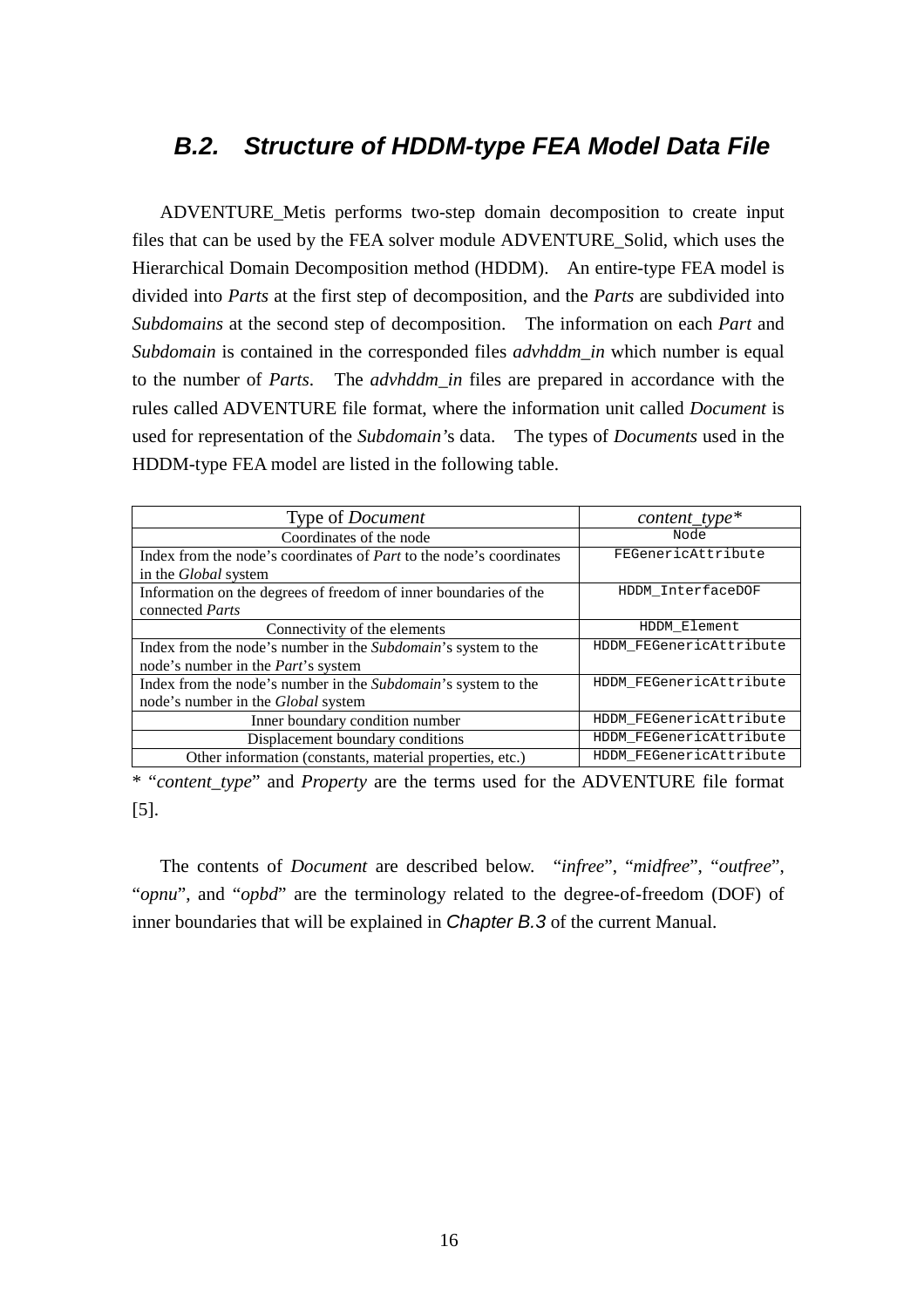```
< Structure of HDDM-type FEA model data >
#########################################################
  Node's coordinates (in order of node's numbers of Part)
#########################################################
[Properties]
    str <content_type> = "Node"
    int32 <num_items> = The number of nodes in the considered decomposed Part
    int32 <num_items_orig> = The number of nodes in the entire-type FEA model before decomposition
    int32 <dimension> = The dimension(s)
[Data]
   ((\text{float64 The coordinate(s)}) * \text{The dimension(s)}) * \text{The number of nodes}---------------------------------------------------------------
#########################################################
Index from the node's number of Part to the node's number in the Global system
#########################################################
[Properties]
   str <content_type> = "FEGenericAttribute"
    int32 <num_items> = The number of nodes in the considered decomposed Part
    int32 <num_items_orig> = The number of nodes in the entire-type FEA model before decomposition
    str <fega_type> = AllNodeVariable
    str <format> = i4
str <label> = NodeIndex_PartToGlobal
   int32 <index_byte> = 4
[Data]
  (int32 The node's number in the Global system) * The number of nodes
---------------------------------------------------------------
#########################################################
Index from the element's number of Part to the element's number in the Global system
#########################################################
 None.
---------------------------------------------------------------
#########################################################
Information on the DOF of inner boundaries of connected Parts
#########################################################
[Properties]
   str <content_type> = "HDDM_InterfaceDOF"
   int32 <num_parts> = The total number of Parts
    int32 <dimension> = The DOF of inner boundary nodes
   int32 <num_subdomains> = The number of Subdomains in one Part
    int32 <part_number> = The identification number of the considered Part
    int32 <num_outdom> = n_outdom
    int32 <total_num_infree> = t_infree
    int32 <total_num_outfree> = t_outfree
   int32 <total_num_midfree> = t_midfree
[Data]
   ( ( int32 <op.n_mofree> ) The number of op.ibid in the considered Part
      ((int32 <op.ibid> ) x op.n_mofree)
   ) x num_parts
---------------------------------------------------------------
#########################################################
Element's connectivity
#########################################################
[Properties]
   str <content_type> = "HDDM_Element"
    int32 <num_subdomains> = The number of Subdomains in the considered Part
   str <element_type> = The type of element
   int32 <num_nodes_per_element> = The number of nodes per one element
    int32 <element_dimension> = The dimension of the element
   int32 <element_num_items> = The number of elements in the considered Part
[Data]
    (The number of elements in Subdomain
      (
         (int32 The node's number ) x The number of nodes per one element
      ) x The number of elements in Subdomain
    ) x The number of Subdomains
---------------------------------------------------------------
#########################################################
Index from the node's number of Subdomain to the node's number in the Part system
#########################################################
[Properties]
    .<br>str <content_type> = "HDDM_FEGenericAttribute"
    int32 <num_subdomains> = The number of Subdomains in the considered Part
   int32 <sum_items> = The total number of nodes in the considered Part
   str <fega_type> = AllNodeVariable
    str <format> = i4
    str <label> = NodeIndex_SubdomainToPart
    int32 <index_byte> = 4
```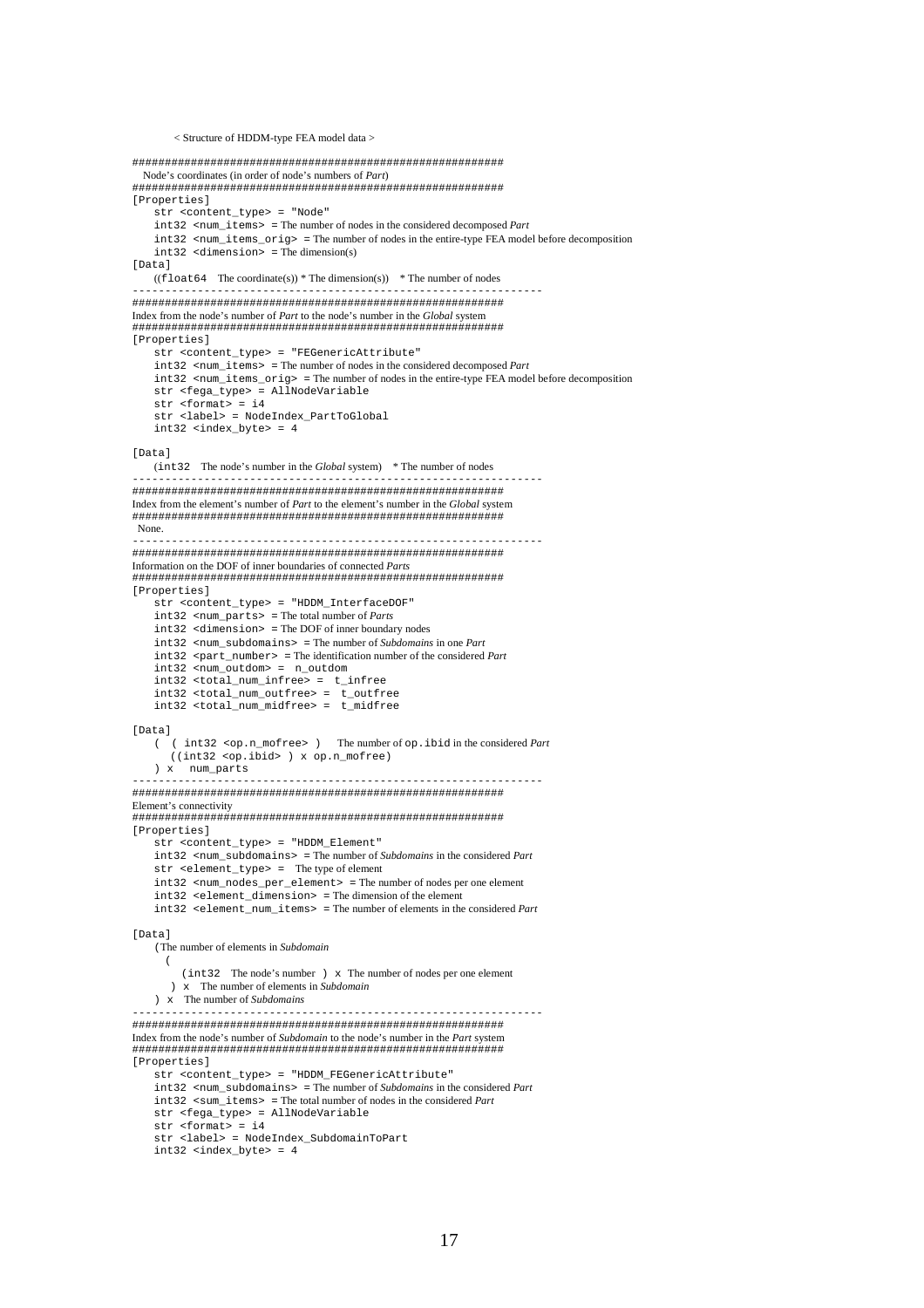```
[Data]
            (The number of nodes in Subdomain
         ( int32 The node's number in the Part system ) x The number of nodes in Subdomain
    ) x The number of Subdomains
---------------------------------------------------------------
#########################################################
Index from the node's number of Subdomain to the node's number in the Global system
#########################################################
[Properties]
    str <content_type> = "HDDM_FEGenericAttribute"
    int32 <num_subdomains> = The number of Subdomains in the considered Part
    int32 <sum_items> = The total number of elements in the considered Part
    str <fega_type> = AllElementVariable
str <format> = i4
   str <label> = ElementIndex_SubdomainToGlobal
   int32 <index_byte> = 4
[Data]
   (The number of elements in Subdomain
         ( int32 The element's number in the Global system ) x The number of elements in Subdomain
    ) x The number of Subdomains
---------------------------------------------------------------
#########################################################
The inner boundary condition's number
#########################################################
[Properties]
   str <content_type> = "HDDM_FEGenericAttribute"
    int.32 \leqnum subdomains> = The number of Subdomains in the considered Part
    int32 <sum_items> = The total number of inner boundary conditions in the considered Part
    str <fega_type> = NodeVariable
   str <format> = i4i4i4i4
    str <label> = InterfaceDOF
    int32 <ifd_dimension> = 3
int32 <index_byte> = 4
[Data]
    ( The number of inner boundary conditions in Subdomain
         ( index The node's identification number in Subdomain's system
           int32 <coordinate>
           int32 The identification number of the corresponding Part
           int32 The identification number of the inner boundary condition of the corresponding Part
           int32 The identification number of the inner boundary condition of the Part which contains the considered Subdomain
         ) x The number of inner boundary conditions of the considered Subdomain
    ) x The number of Subdomains
---------------------------------------------------------------
#########################################################
Displacement boundary conditions
#########################################################
[Properties]
    str <content_type> = "HDDM_FEGenericAttribute"
    int32 <num_subdomains> = The number of Subdomains in the considered Part
    int32 <num_items_orig> = The total num_items before decomposition
    int32 <sum_items> = The total number of "items" in the considered Part
    str <fega_type> = NodeVariable
   str \timesformat> = i4f8
   str <lormat> = 1110<br>str <label> = ForcedDisplacement
    int32 <index_byte> = 4
[Data]
    ( The number of "items" in Subdomain
         ( index The identification number of the node in Subdomain
           int32 <coordinate>
           float64 Value
         ) x The number of items in Subdomain
    ) x The number of Subdomains
---------------------------------------------------------------
#########################################################
Common format of HDDM_FEGenericAttribute
#########################################################
[Properties]
   str <content_type> = "HDDM_FEGenericAttribute"
   int32 <num_subdomains> = The number of Subdomains in the considered Part
    int32 <num_items_orig> = The total num_items before decomposition
   str <fega_type> = (All)(Node|Element)(Constant|Variable)
   str <format> = Format of <value>
    str <label> = Any label
    int32 <index_byte> = 4
[Data]
All(Node|Element)Variable
    ( The number of Subdomains in the considered Part
       <value> x The number of "items" in Subdomain
```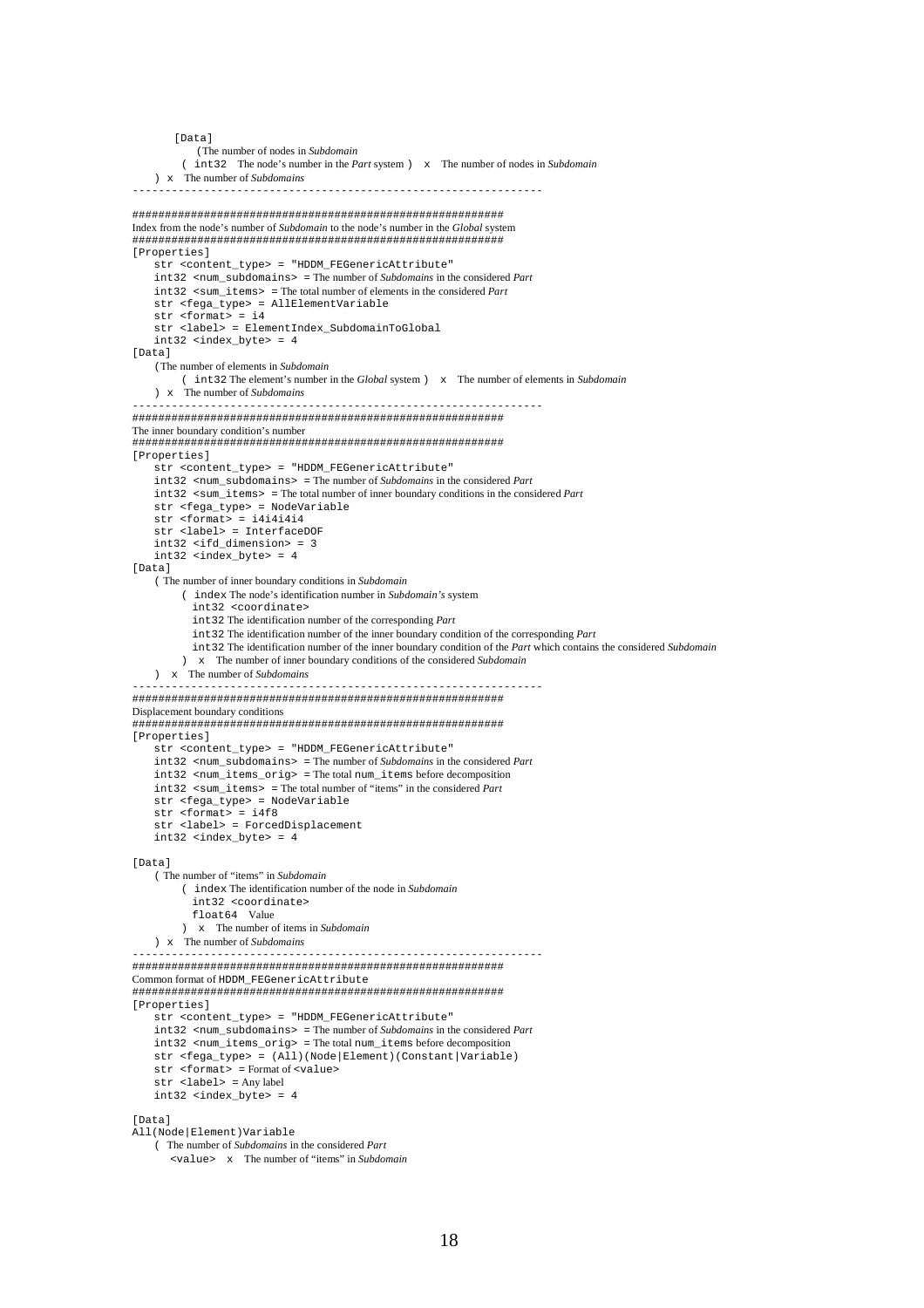### ) x The number of *Subdomains*

#### All(Node|Element)Constant <value>

(Node|Element)Variable

### (The number of items in the considered *Subdomain*

( <index>, <value> ) x The number of "items" in the considered *Subdomain*

### (Node|Element)Constant

<value>

- ( The number of "items" in the considered *Subdomain*
	- <index> x The number of items in the considered *Subdomain*

) x The number of *Subdomains*

) x The number of *Subdomains*

---------------------------------------------------------------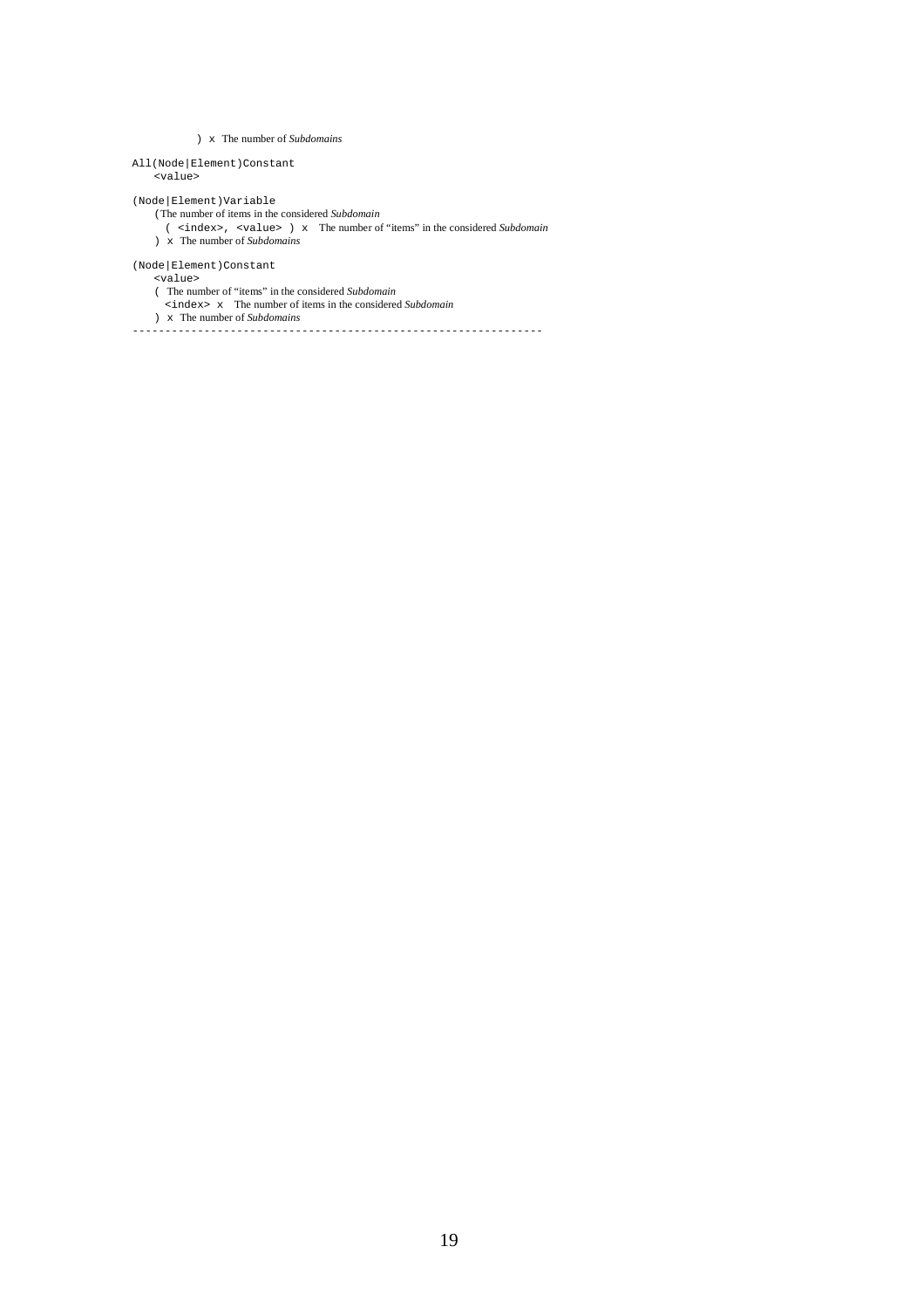# *B.3. Example of HDDM-type FEA Model Data File*

# *B.3.1. Inner Boundaries*

As it was mentioned previously, in the Hierarchical Domain Decomposition method, the FEA mesh is decomposed into a number of subdomains. Each of subdomains should has information about connectivity to its adjacent subdomains because the object is originally continuous. In contrast to the Dirichlet and Neumann outer boundary conditions, which are set to the original FEA model, the HDDM method uses new boundary conditions so-called "Inner Boundary Conditions".

## *B.3.2. Selection of "Parent" Responsible for Inner Boundaries*

It is defined that the shared inner boundaries between the *Parts* are treated by the *Part* with smaller number. The example is shown in *Fig. 3*. The FEA mesh is decomposed into 4 *Parts* and 8 *Subdomains*. The DOF of shared boundary nodes of the *Part* 0 and *Part* 1 are treated by *Part* 0. The DOF of shared boundary nodes between *Part* 1 and *Part* 3 are treated by *Part* 1.



Inner boundaries of *Subdomains* owned by the current *Part*

- Inner boundaries between neighbor *Parts* owned by the current *Part*
- Inner boundaries between neighbor *Parts* owned by a neighbor *Part*

*Fig. 3. Treatment of inner boundary conditions in HDDM*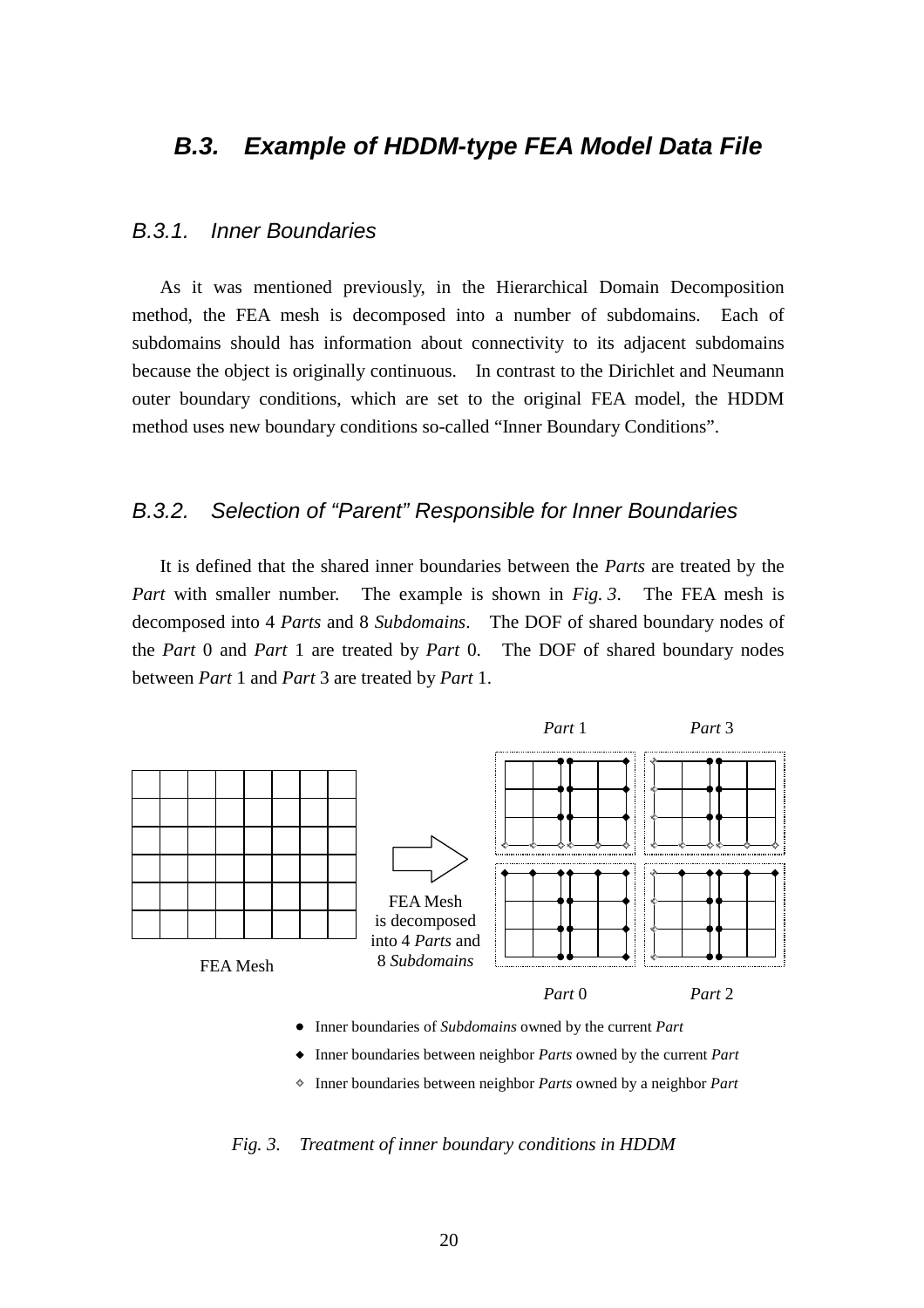# *B.3.3. Data Related to Inner Boundaries*

The following tables show the treatment of the inner boundaries in the data file *advhddm\_in*.

| Variable: t_infree                                                                            |
|-----------------------------------------------------------------------------------------------|
| Type of variable: int                                                                         |
| Explanation: The total number of inner boundary conditions related to the current <i>Part</i> |
| Variable: t_outfree                                                                           |
| Type of variable: int                                                                         |
| Explanation: The total number of DOF of inner boundary conditions of the current              |
| Part treated by the other Parts.                                                              |
| Variable: t_midfree                                                                           |
| Type of variable: int                                                                         |
| Explanation: The total number of DOF of inner boundary conditions of the other <i>Part</i>    |
| treated by the current Part.                                                                  |
| sum ninbd<br>Variable:                                                                        |
| Type of variable: int                                                                         |
| Explanation: The total number (with overlapping) of DOF of inner boundary                     |
| conditions of the Subdomain in the Part.                                                      |
| Variable: op[j].n_mofree                                                                      |
| Type of variable: int                                                                         |
| Explanation: The total number of DOF of inner boundary conditions shared with                 |
| Part j. The total number of DOF of inner boundary conditions shared                           |
| within one <i>Part</i> is 0.                                                                  |
| op[j].ibib[k]<br>Variable:                                                                    |
| Type of variable: int                                                                         |
| Explanation: The number of DOF of inner boundary conditions shared with <i>Part</i> j.        |
| This numbers are the serial numbers (n_mofree in total) within the                            |
| Part, which are assigned independently for each Part.                                         |
| The names and the types of variables are the same as read by the ADVENTURE                    |
| Explanations about the counting of t_infree, t_outfree, t_midfree,<br>solvers.                |

and op.n\_mofree are presented in the figures below.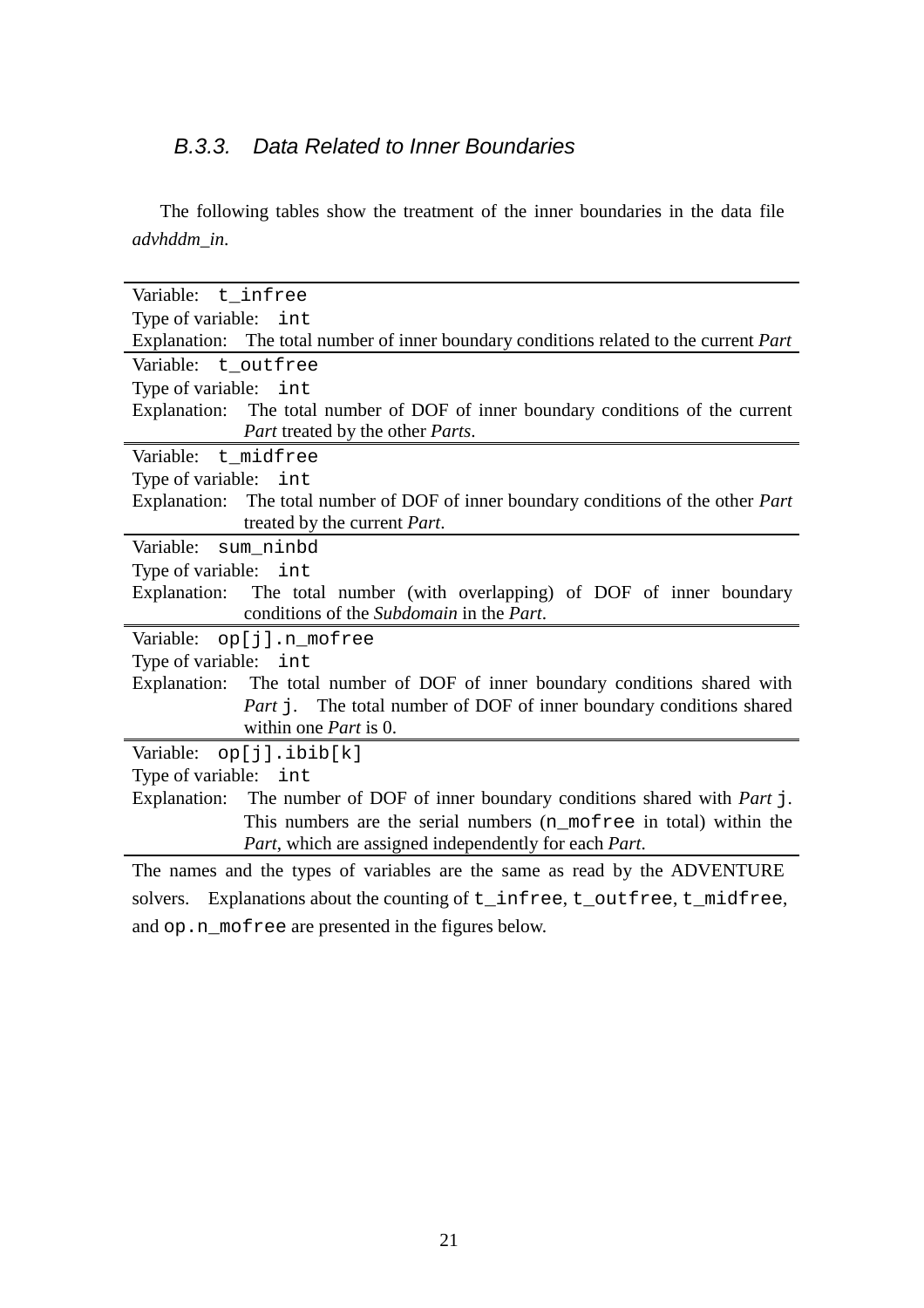

 $\bullet$ Inner boundaries of *Subdomains* owned by the current *Part*

Inner boundaries between neighbor *Parts* owned by the current *Part*  $\bullet$ 

Inner boundaries between neighbor *Parts* owned by a neighbor *Part*  $\hat{\mathcal{A}}$ 

The arrows show the *Part* responsible for the inner boundary conditions $\leftarrow$ 

*Fig. 4. Counting of inner boundary conditions*

*Fig. 4* shows the way of counting of DOF of inner boundary conditions.

- 1. There are three nodes in each *Part* with inner boundary conditions. For a model without restraints, the total number of DOF of inner boundary conditions will be 9  $(3 \times 3 = 9)$ .
- 2. For two or more *Parts* with shared inner boundaries without restraints, the DOFs will be: [*number of nodes*] x 3.
- 3. For the node, which is shared by three *Parts*, the total number of the DOFs will be 3. This node will be treated independently when counting t\_infree and t\_outfree.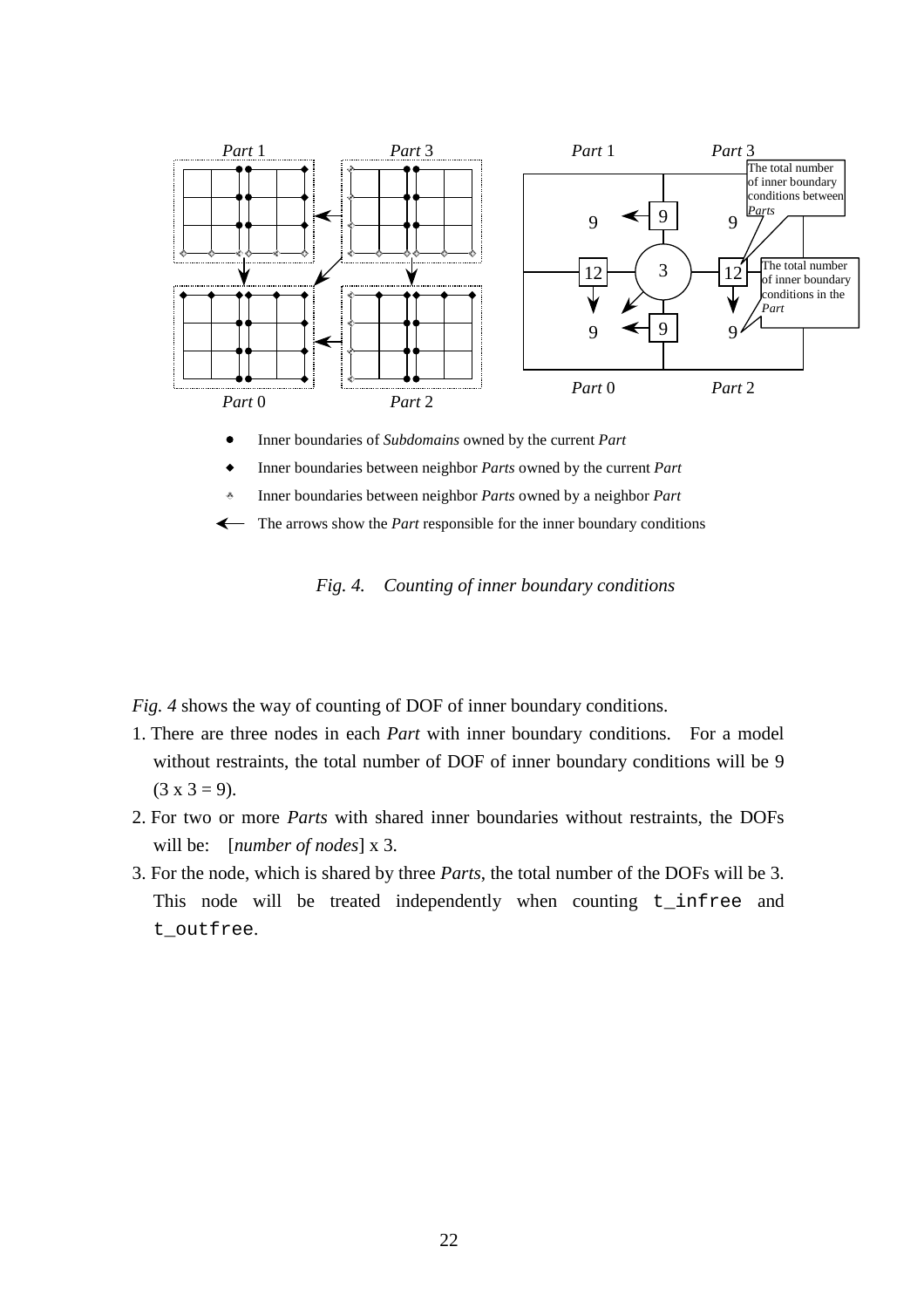

t\_infree: the total number of DOF of inner boundary conditions (including DOF, which are not shared with other *Parts*).





t\_outfree: the total number of DOF of inner boundary conditions treated by the neighbor *Part*.

# *Fig. 6. Counting of* t\_outfree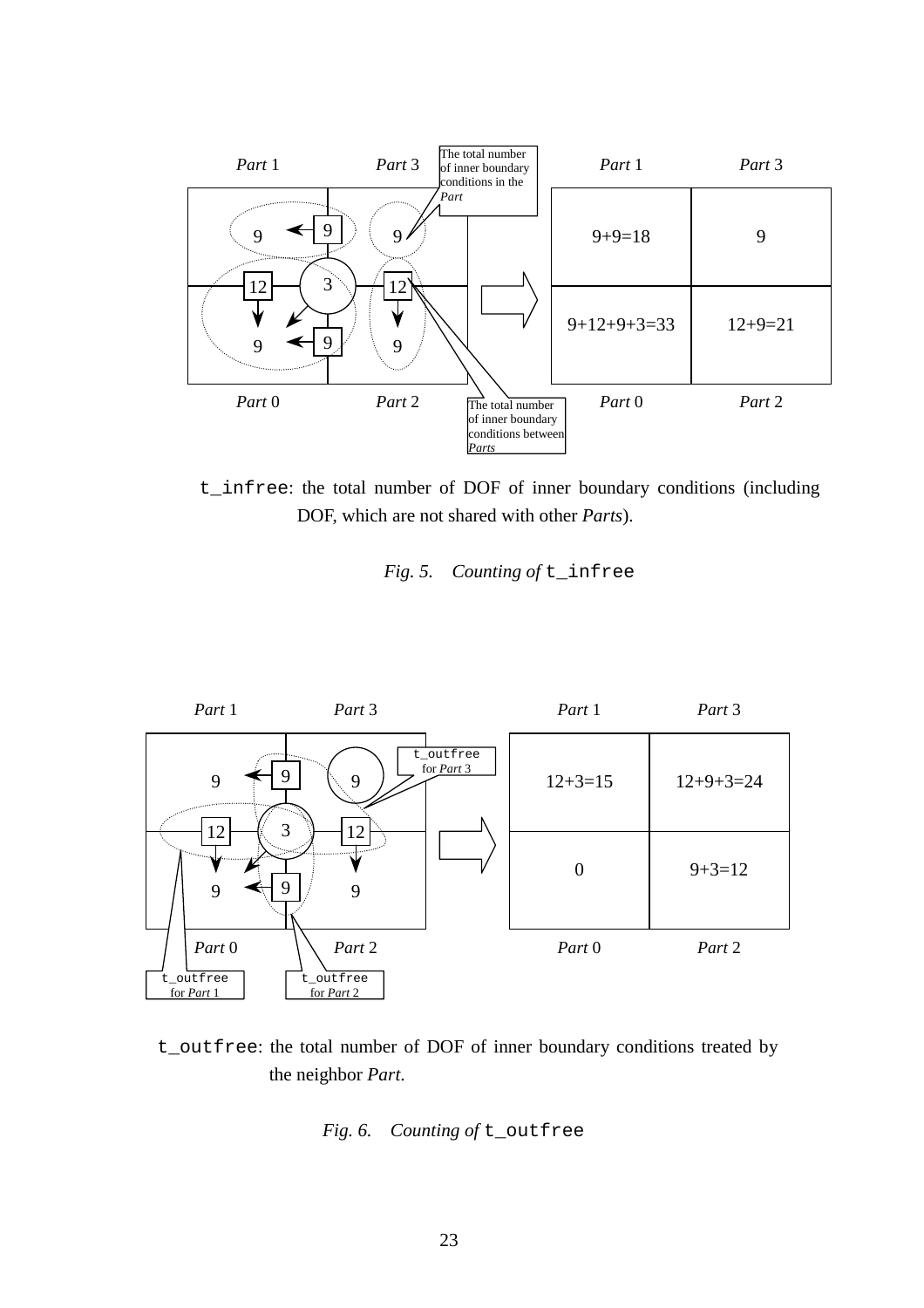

t\_midfree: the total number of DOF of inner boundary conditions of the other *Part(s)* treated by the current *Part*.

# *Fig. 7. Counting of* t\_midfree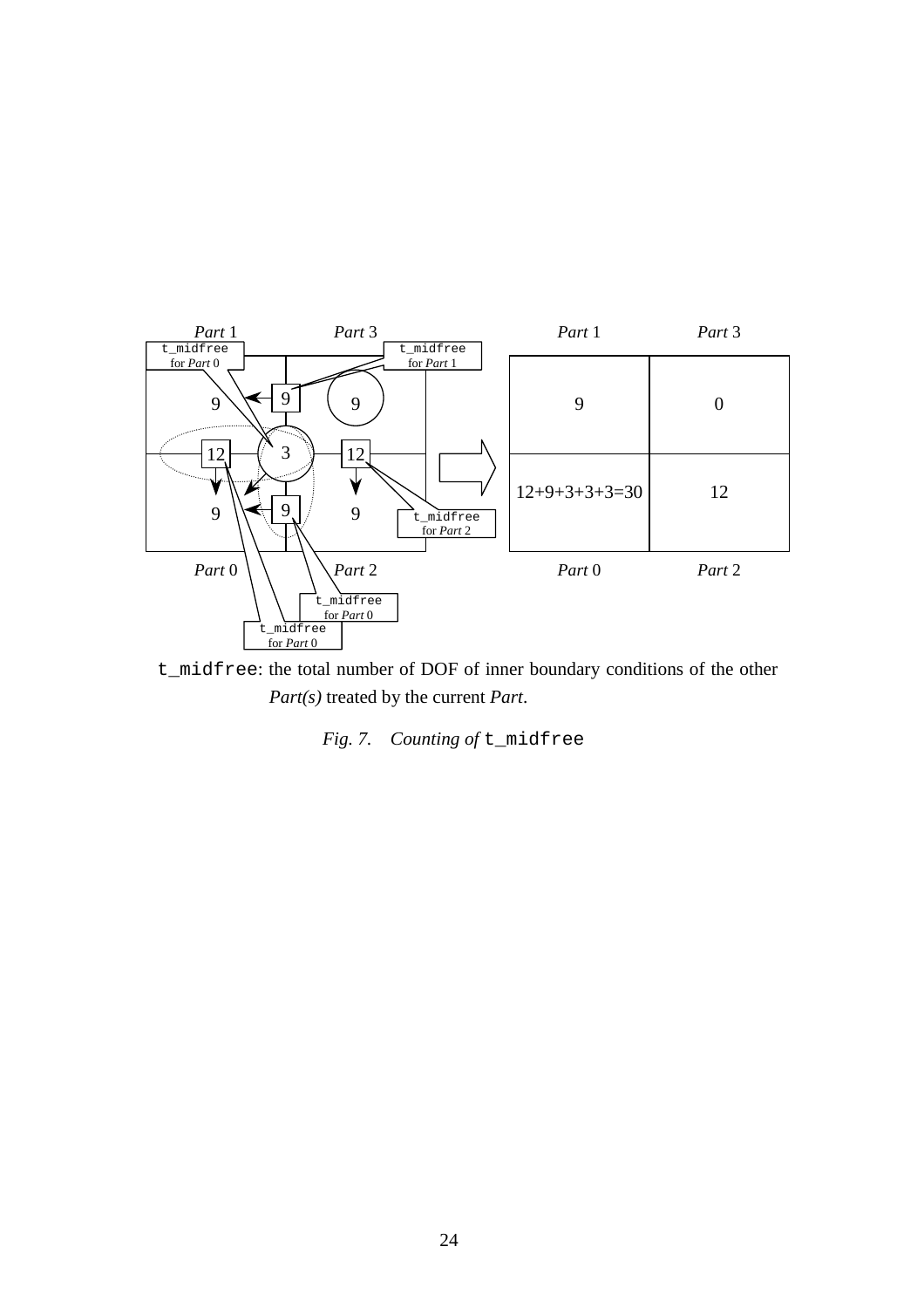t\_infree: the total number of DOF of inner boundary conditions (including the items, which are not shared with other *Parts*).

| $9 + 9$    |          |          | 10 |  |
|------------|----------|----------|----|--|
| $9+12+9+3$ | $12 + 9$ | $\equiv$ | 33 |  |

t\_outfree: the total number of DOF of inner boundary conditions treated by a neighbor *Part*.

| $12 + 3$ | $12+9+3$ |     |  |
|----------|----------|-----|--|
|          | $9 + 3$  | $=$ |  |

t\_midfree: the total number of DOF of inner boundary conditions of a neighbor *Part* treated by the current *Part*.

| $12+9+3+3+3$ |  |  |
|--------------|--|--|

op[j].n\_mofree: The number of DOF of inner boundary conditions shared with *Part* j. This numbers are the serial numbers (n\_mofree in total) within the *Parts*, which are assigned independently for each *Part*.



*Fig. 8. Counting of* m\_nofree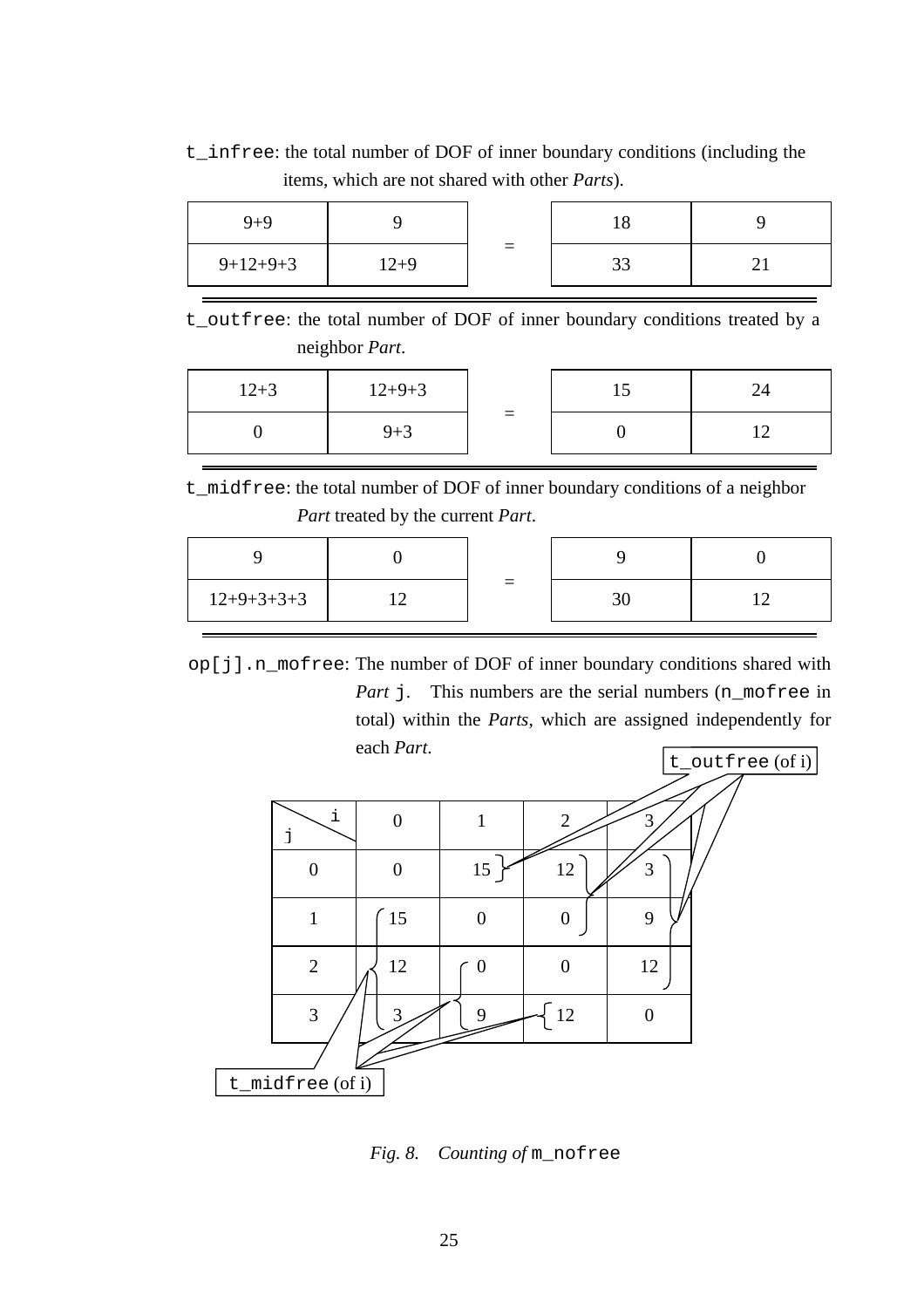# *B.4. Contents of HDDM-type FEA Model Data File*

The contents of HDDM-type FEA model data are presented below as an example. A cube (125 nodes, 64 elements) is subdivided into 2 *Parts*. Each *Part* is subsequently subdivided into 2 *Subdomains*. In this case, two binary files *advhddm\_in\_0.adv* and *advhddm\_in\_1.adv* are created in ADVENTURE format. Each file *advhddm\_in* contains information about 1 *Part* and 2 *Subdomains*. These files can be found in the subdirectory *sample\_data* of the ADVENTURE\_Solid module.

The following text shows the contents of one of the data file *advhddm\_in* processed by the program **advshow** supplied with the ADVENTURE\_Solid as a tool for ADVENTURE files browsing.

/export/work/adventure/AdvSolid-0.8beta/sample\_data/cube\_p2d2/model/advhddm\_in\_0.adv?A8138FE:Node@HDDM\_Part[0]:5A85:39D89249 size: 1800 [Properties] 1: content\_type=Node 2: num\_items=75 3: num\_items\_orig=125 4: dimension=3 [Data] 0: 0.000000e+00 0.000000e+00 0.000000e+00 1: 2.500000e+00 0.000000e+00 0.000000e+00 2: 5.000000e+00 0.000000e+00 0.000000e+00 3: 0.000000e+00 2.500000e+00 0.000000e+00 4: 2.500000e+00 2.500000e+00 0.000000e+00 5: 5.000000e+00 2.500000e+00 0.000000e+00 6: 0.000000e+00 5.000000e+00 0.000000e+00 7: 2.500000e+00 5.000000e+00 0.000000e+00 8: 5.000000e+00 5.000000e+00 0.000000e+00 9: 0.000000e+00 7.500000e+00 0.000000e+00 10: 2.500000e+00 7.500000e+00 0.000000e+00 11: 5.000000e+00 7.500000e+00 0.000000e+00 12: 0.000000e+00 1.000000e+01 0.000000e+00 13: 2.500000e+00 1.000000e+01 0.000000e+00 (Omitted) 64: 2.500000e+00 2.500000e+00 1.000000e+01

| 64: 2.500000e+00 2.500000e+00 1.000000e+01 |                                                                                                                                                                                                                                                                                                                                                                                                                                                                              |
|--------------------------------------------|------------------------------------------------------------------------------------------------------------------------------------------------------------------------------------------------------------------------------------------------------------------------------------------------------------------------------------------------------------------------------------------------------------------------------------------------------------------------------|
|                                            |                                                                                                                                                                                                                                                                                                                                                                                                                                                                              |
|                                            |                                                                                                                                                                                                                                                                                                                                                                                                                                                                              |
|                                            |                                                                                                                                                                                                                                                                                                                                                                                                                                                                              |
|                                            |                                                                                                                                                                                                                                                                                                                                                                                                                                                                              |
|                                            |                                                                                                                                                                                                                                                                                                                                                                                                                                                                              |
|                                            |                                                                                                                                                                                                                                                                                                                                                                                                                                                                              |
|                                            |                                                                                                                                                                                                                                                                                                                                                                                                                                                                              |
|                                            |                                                                                                                                                                                                                                                                                                                                                                                                                                                                              |
|                                            |                                                                                                                                                                                                                                                                                                                                                                                                                                                                              |
|                                            |                                                                                                                                                                                                                                                                                                                                                                                                                                                                              |
|                                            | 65: 5.000000e+00 2.500000e+00 1.000000e+01<br>66: 0.000000e+00 5.000000e+00 1.000000e+01<br>$67: 2.500000e + 005000000e + 001000000e + 01$<br>68: 5.000000e+00 5.000000e+00 1.000000e+01<br>69: 0.000000e+00 7.500000e+00 1.000000e+01<br>70: 2.500000e+00 7.500000e+00 1.000000e+01<br>71: 5.000000e+00 7.500000e+00 1.000000e+01<br>72: 0.000000e+00 1.000000e+01 1.000000e+01<br>73: 2.500000e+00 1.000000e+01 1.000000e+01<br>74: 5.000000e+00 1.000000e+01 1.000000e+01 |

[Document]

[Document]

/export/work/adventure/AdvSolid-0.8beta/sample\_data/cube\_p2d2/model/advhddm\_in\_0.adv?1C2655B3:NodeIndex\_PartToGlobal@HDDM\_Part[0]:5A85:39D89249 size: 300

#### [Properties]

| 1: content_type=FEGenericAttribute |  |
|------------------------------------|--|

- $2: num\_items = 75$
- 3: num\_items\_orig=125 4: fega\_type=AllNodeVariable
- 5: format=i4
- 6: label=NodeIndex\_PartToGlobal
- 7: index\_byte=4

[Data]

- 0: 0
- 1: 1
- $2: 2$ <br> $3: 5$
- $4.6$ 5: 7
- 6: 10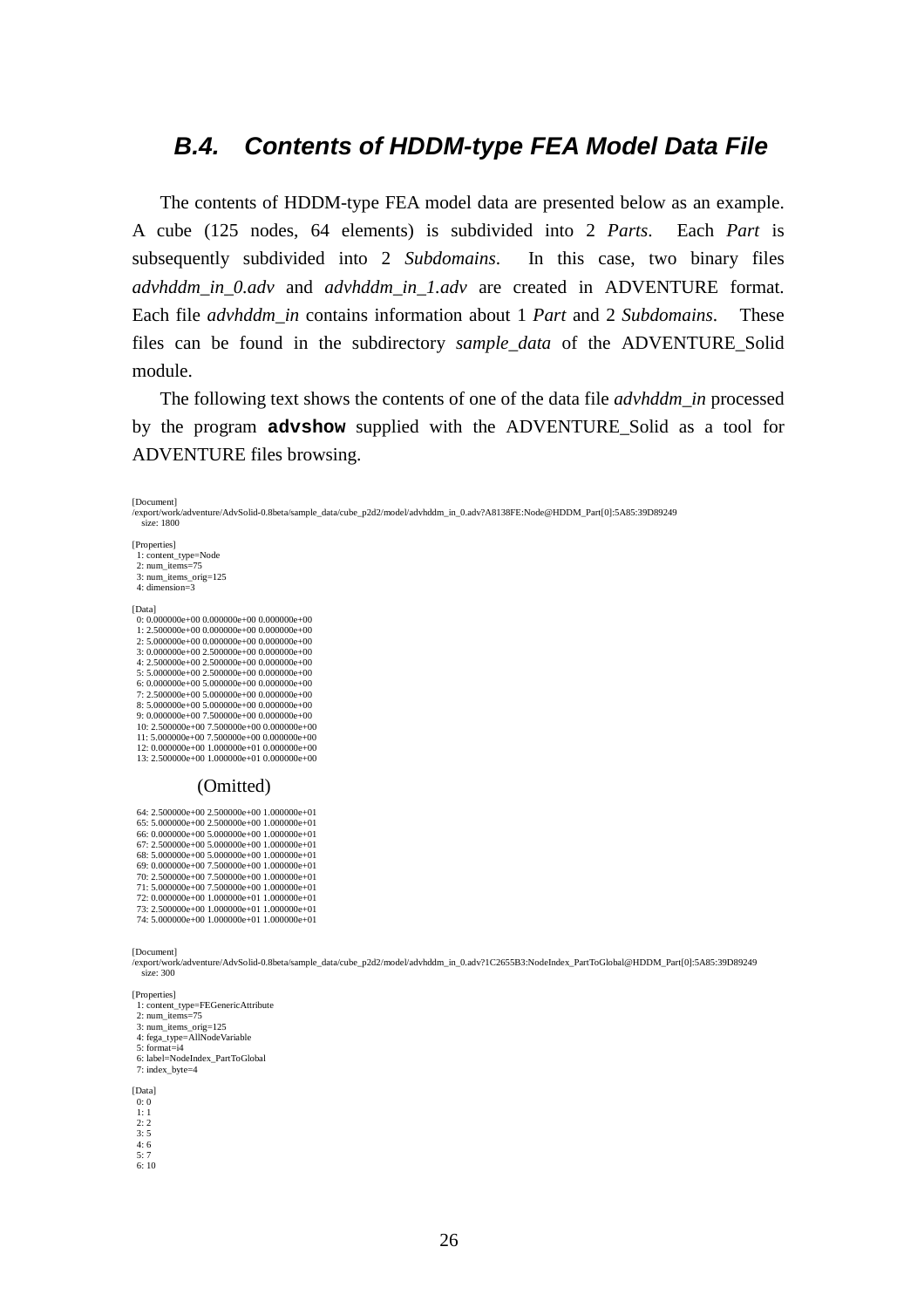9: 15

7: 11 8: 12

### (Omitted)

71: 117 72: 120 73: 121

74: 122

[Document] /export/work/adventure/AdvSolid-0.8beta/sample\_data/cube\_p2d2/model/advhddm\_in\_0.adv?56A68AB7:HDDM\_InterfaceDOF@HDDM\_Part[0]:5A85:39D89249 size: 308

[Properties]

1: content\_type=HDDM\_InterfaceDOF 2: num\_parts=2 3: dimension=3 4: num\_subdomains=2 5: part\_number=0 6: num\_outdom=4 7: total\_num\_infree=105 8: total\_num\_outfree=0 9: total\_num\_midfree=75 [Data] # Part[0] # num items in part 0 # Part[1] # num items in part 75  $0: 0$ 1: 1<br>
2: 2<br>
3: 3<br>
4: 4<br>
5: 5

6: 6<br>7: 7<br>8: 8<br>9: 9

(Omitted)

68: 68 69: 69 70: 70 71: 71

72: 72 73: 73 74: 74

[Document] /export/work/adventure/AdvSolid-0.8beta/sample\_data/cube\_p2d2/model/advhddm\_in\_0.adv?341B2827:HDDM\_Element@HDDM\_Part[0]:5A85:39D89249 size: 1032

[Properties]

1: content\_type=HDDM\_Element<br>
2: num\_subdomains=2<br>
3: element\_type=3DLinearHexahedron<br>
4: num\_nodes\_per\_element=8<br>
5: dimension=3

 6: sum\_items=32 7: num\_items\_orig=64

[Data]

# SubDomain[0] # num items in SubDomain

1: 29 30 38 37 31 32 42 41 2: 33 37 40 34 35 41 44 36 3: 37 38 39 40 41 42 43 44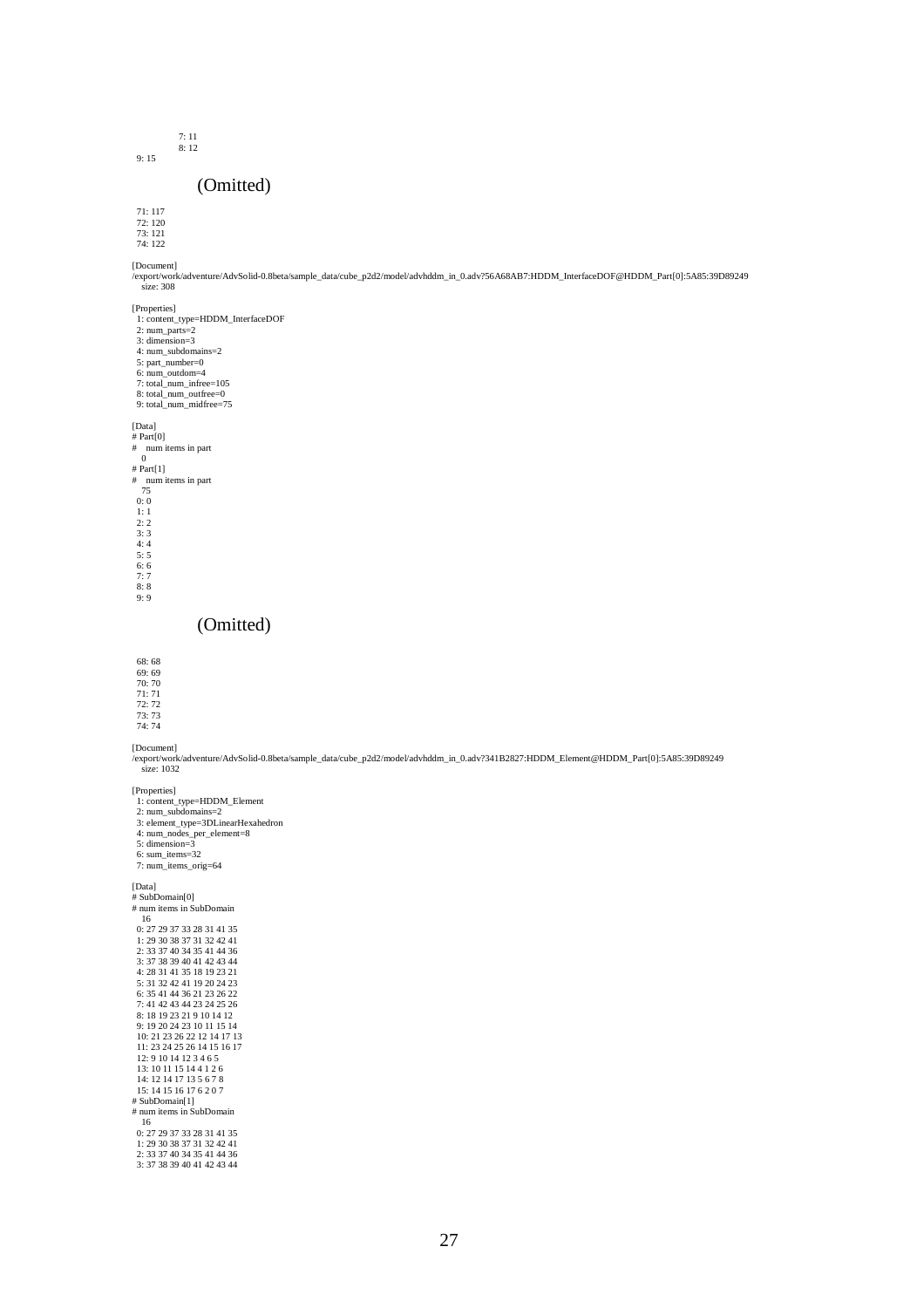$\begin{array}{c} 4\!:\!28\;31\;41\;35\;18\;19\;23\;21\\ \ \, 5\!:\!31\;32\;42\;41\;19\;20\;24\;23\\ \ \, 6\!:\!35\;41\;44\;36\;21\;23\;26\;22\\ \ \, 7\!:\!41\;42\;43\;44\;23\;24\;25\;26\\ \ \, 8\!:\!18\;9\;20\;24\;23\;10\;11\;15\;14\\ \ \,$ 14: 12 14 17 13 5 6 7 8 15: 14 15 16 17 6 2 0 7

#### [Document]

/export/work/adventure/AdvSolid-0.8beta/sample\_data/cube\_p2d2/model/advhddm\_in\_0.adv?42A1930E:HDDM\_NodeIndex@HDDM\_Part[0]:5A85:39D89249 size: 368

- 
- [Properties] 1: content\_type=HDDM\_FEGenericAttribute 2: num\_subdomains=2 3: sum\_items=125 4: fega\_type=AllNodeVariable

5: sun\_tems-125<br>4: fega\_type=AllNodeVariable<br>5: format=i4

- 
- 6: label=NodeIndex\_SubdomainToPart 7: index\_byte=4

#### [Data]

# SubDomain[0] # num items in SubDomain

 $45$ <br>0: 68

1: 62<br>
2: 65<br>
3: 60<br>
4: 61<br>
5: 63 6: 64

7: 67 8: 66 9: 45

### (Omitted)

 38: 5 39: 8 40: 7 41: 19 42: 20 43: 23 44: 22 # SubDomain[1] # num items in SubDomain  $45$ <br>0: 74 1: 68 2: 71 3: 66 4: 67 5: 69 6: 70 7: 73 8: 72 9: 51

### (Omitted)

39: 14 40: 13 41: 25 42: 26 43: 29

44: 28

[Document] /export/work/adventure/AdvSolid-0.8beta/sample\_data/cube\_p2d2/model/advhddm\_in\_0.adv?7F8062F5:InterfaceDOF@HDDM\_Part[0]:5A85:39D89249 size: 3008

[Properties] 1: content\_type=HDDM\_FEGenericAttribute 2: num\_subdomains=2 3: fega\_type=NodeVariable 4: format=i4i4i4i4 5: label=InterfaceDOF 6: index\_byte=4

7: ifd\_dimension=3 8: sum\_items=150

[Data] # SubDomain[0] # num items in SubDomain 75

0: 0 0 0 66 66

1: 0 1 0 67 67 2: 0 2 0 68 68 3: 1 0 0 60 60

28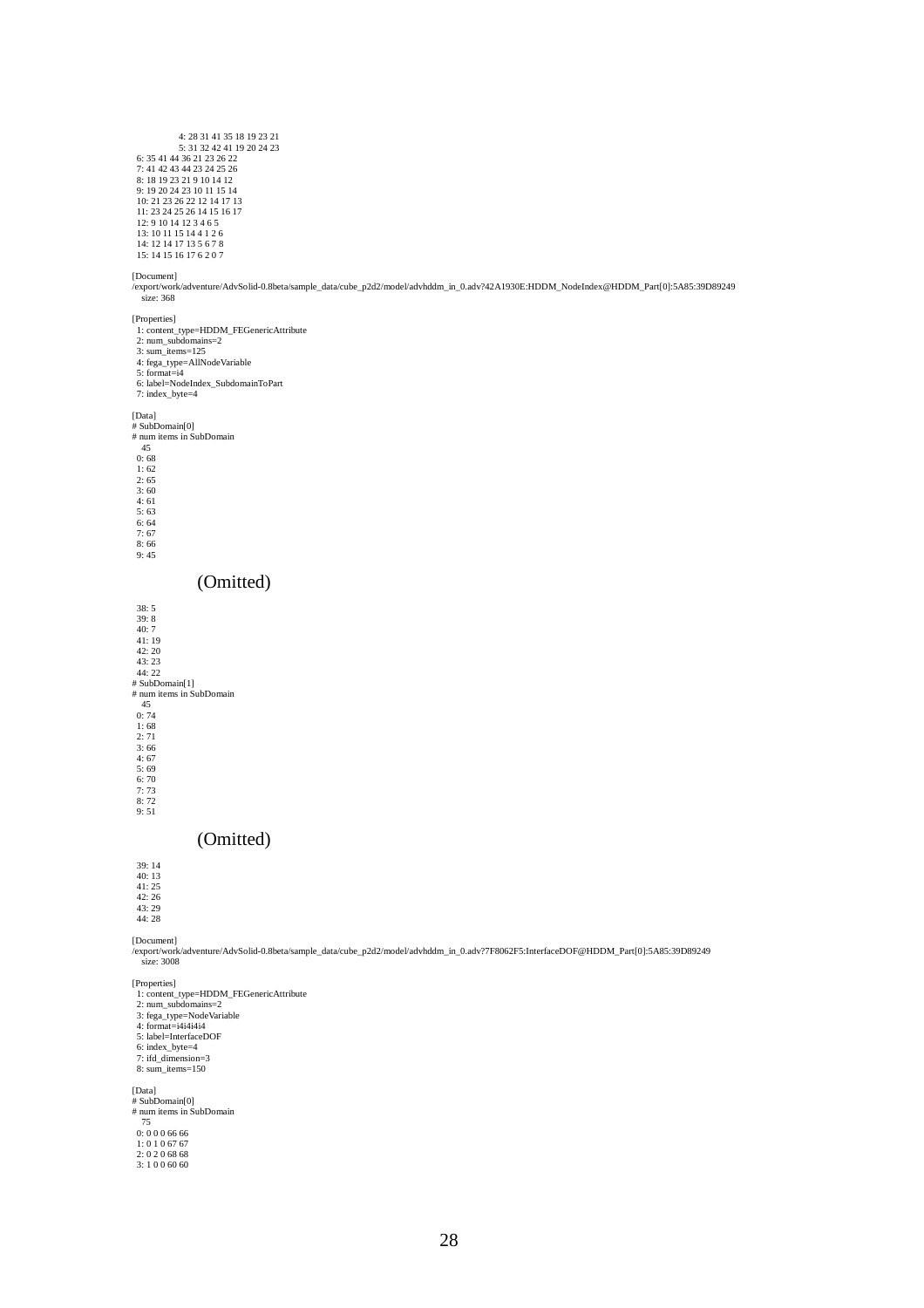| 4:1106161   |
|-------------|
| 5:1206262   |
| 6: 2006363  |
| 7: 2106464  |
| 8: 2206565  |
| 9:700102102 |

### (Omitted)

### (Omitted)

[Document]

/export/work/adventure/AdvSolid-0.8beta/sample\_data/cube\_p2d2/model/advhddm\_in\_0.adv?5D9FFE7F:HDDM\_FEGA@HDDM\_Part[0]:5A85:39D89249 size: 872

[Properties]

1: content\_type=HDDM\_FEGenericAttribute<br>
2: num\_subdomains=2<br>
3: num\_items\_orig=75<br>
4: fega\_type=NodeVariable<br>
5: format=i4f8<br>
6: label=ForceDisplacement

- 
- 
- 
- 
- 7: index\_byte=4 8: sum\_items=54

- [Data] # SubDomain[0]
- # num items in SubDomain 27 0: 27 0 0.000000e+00
- 
- 1: 27 1 0.000000e+00 2: 27 2 0.000000e+00
- 3: 29 0 0.000000e+00 4: 29 1 0.000000e+00
- 
- 5: 29 2 0.000000e+00 6: 30 0 0.000000e+00 7: 30 1 0.000000e+00
- 8: 30 2 0.000000e+00 9: 33 0 0.000000e+00
- 

### (Omitted)

 24: 39 0 0.000000e+00 25: 39 1 0.000000e+00 26: 39 2 0.000000e+00 # SubDomain[1] # num items in SubDomain 27 0: 27 0 0.000000e+00 1: 27 1 0.000000e+00 2: 27 2 0.000000e+00 3: 29 0 0.000000e+00 4: 29 1 0.000000e+00 5: 29 2 0.000000e+00 6: 30 0 0.000000e+00 7: 30 1 0.000000e+00 8: 30 2 0.000000e+00 9: 33 0 0.000000e+00

### (Omitted)

 24: 39 0 0.000000e+00 25: 39 1 0.000000e+00 26: 39 2 0.000000e+00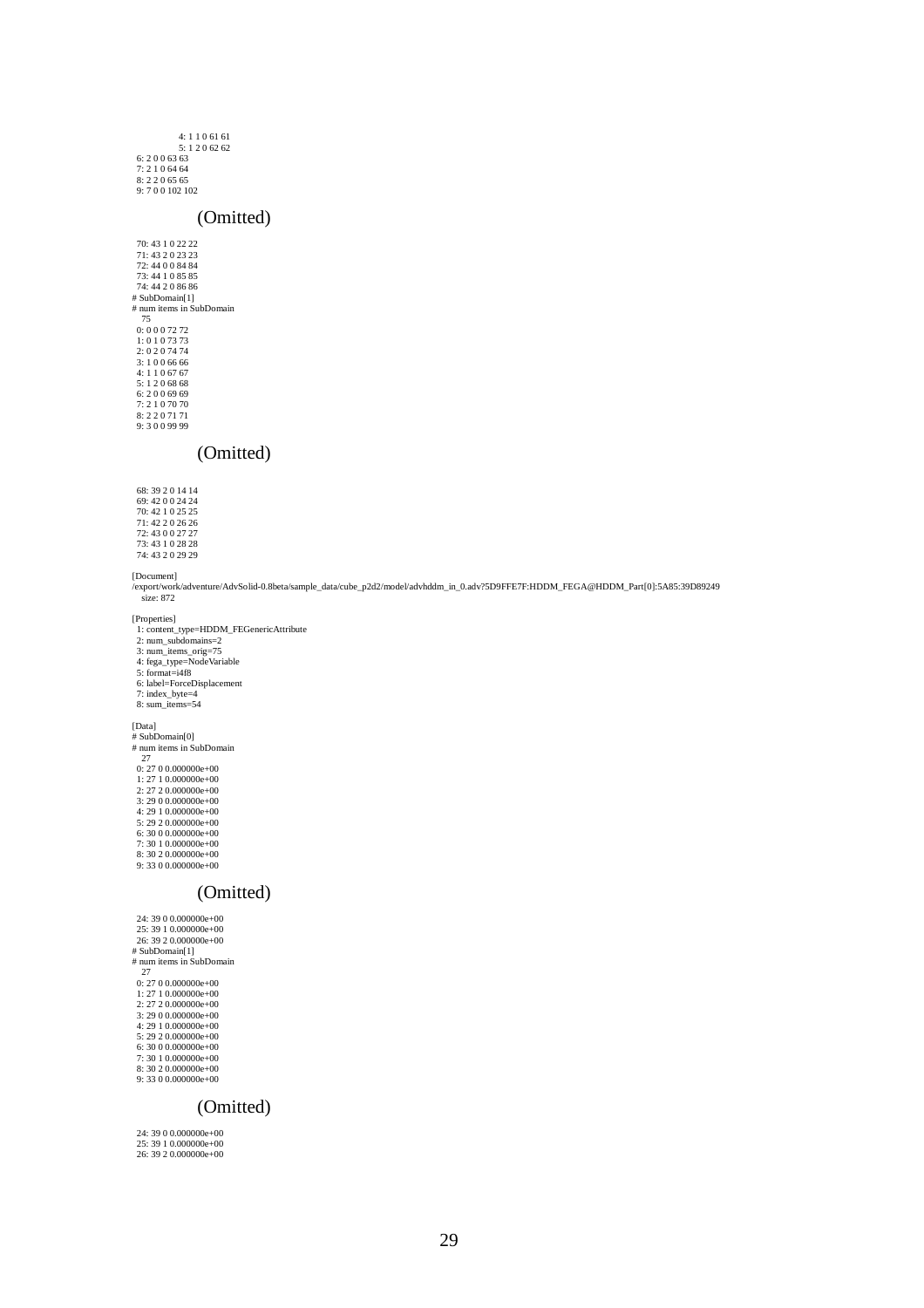[Document]

/export/work/adventure/AdvSolid-0.8beta/sample\_data/cube\_p2d2/model/advhddm\_in\_0.adv?1CA6F0C7:HDDM\_FEGA@HDDM\_Part[0]:5A85:39D89249 size: 296

[Properties]

 1: content\_type=HDDM\_FEGenericAttribute 2: num\_subdomains=2 3: num\_items\_orig=25 4: fega\_type=NodeVariable 5: format=i4f8 6: label=Load

7: index\_byte=4 8: sum\_items=18

[Data] # SubDomain[0] # num items in SubDomain 9

0: 3 2 -1.000000e-01 1: 4 2 -1.000000e-01 2: 1 2 -1.000000e-01

3: 5 2 -1.000000e-01

4: 6 2 -1.000000e-01 5: 2 2 -1.000000e-01 6: 8 2 -1.000000e-01 7: 7 2 -1.000000e-01 8: 0 2 -1.000000e-01

- 
- # SubDomain[1] # num items in SubDomain
- $\frac{1}{9}$ 0: 3 2 -1.000000e-01
- 1: 4 2 -1.000000e-01 2: 1 2 -1.000000e-01 3: 5 2 -1.000000e-01
- 4: 6 2 -1.000000e-01 5: 2 2 -1.000000e-01
- 6: 8 2 -1.000000e-01 7: 7 2 -1.000000e-01
- 8: 0 2 -1.000000e-01

[Document]

/export/work/adventure/AdvSolid-0.8beta/sample\_data/cube\_p2d2/model/advhddm\_in\_0.adv?17791560:HDDM\_FEGA@HDDM\_Part[0]:5A85:39D89249 size: 8

[Properties] 1: content\_type=HDDM\_FEGenericAttribute

- 
- 2: num\_subdomains=2<br>
3: num\_items\_orig=1<br>
4: fega\_type=AllElementConstant<br>
5: format=f8<br>
6: label=YoungModule

- 
- 7: index\_byte=4
- 8: sum\_items=1

### [Data] 2.100000e+04

#### [Document]

/export/work/adventure/AdvSolid-0.8beta/sample\_data/cube\_p2d2/model/advhddm\_in\_0.adv?22B722E9:HDDM\_FEGA@HDDM\_Part[0]:5A85:39D89249 size: 8

[Properties]

- 1: content\_type=HDDM\_FEGenericAttribute 2: num\_subdomains=2
- 
- 3: num\_items\_orig=1 4: fega\_type=AllElementConstant 5: format=f8
- 
- 6: label=PoissonRatio
- 7: index\_byte=4 8: sum\_items=1
- 

### [Data] 4.000000e-01

[Document]

/export/work/adventure/AdvSolid-0.8beta/sample\_data/cube\_p2d2/model/advhddm\_in\_0.adv?D53DCE0:HDDM\_FEGA@HDDM\_Part[0]:5A85:39D89249 size: 8

- [Properties]
- 1: content\_type=HDDM\_FEGenericAttribute 2: num\_subdomains=2 3: num\_items\_orig=1
- 
- 4: fega\_type=AllElementConstant
- 5: format=f8
- 6: label=HardeningParameter
- 7: index\_byte=4
- 8: sum\_items=1

### [Data] 1.000000e+03

[Document]

/export/work/adventure/AdvSolid-0.8beta/sample\_data/cube\_p2d2/model/advhddm\_in\_0.adv?33E08E29:HDDM\_FEGA@HDDM\_Part[0]:5A85:39D89249 size: 8

[Properties]

1: content\_type=HDDM\_FEGenericAttribute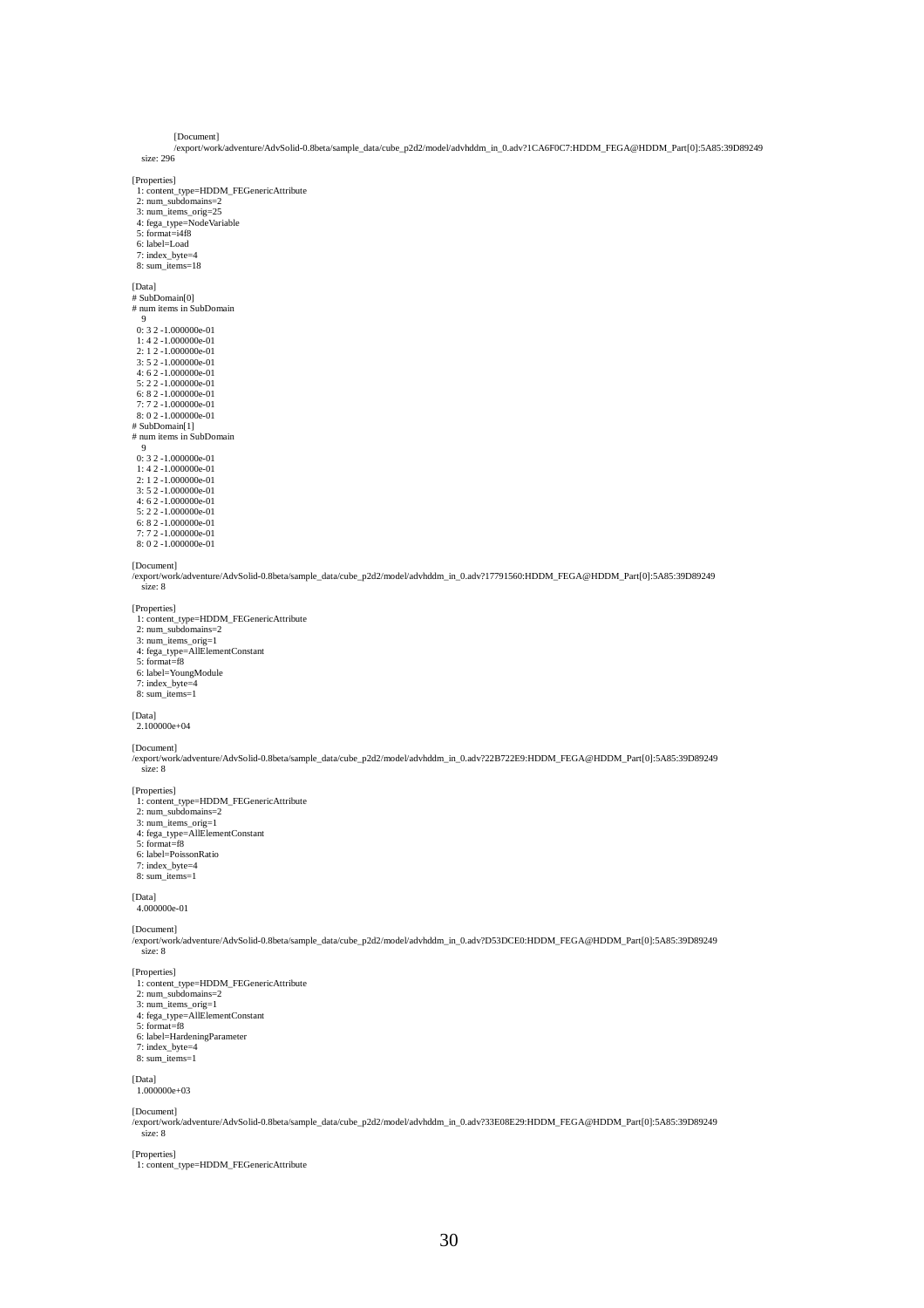- 
- 2: num\_subdomains=2<br>
3: num\_items\_orig=1<br>
4: fega\_type=AllElementConstant<br>
5: format=f8<br>
6: label=YieldStress
- 
- 
- 7: index\_byte=4 8: sum\_items=1
- 

[Data] 5.000000e+02

[Document]

/export/work/adventure/AdvSolid-0.8beta/sample\_data/cube\_p2d2/model/advhddm\_in\_0.adv?77CED430:HDDM\_FEGA@HDDM\_Part[0]:5A85:39D89249 size: 8

#### [Properties]

- 1: content\_type=HDDM\_FEGenericAttribute 2: num\_subdomains=2
- 
- 3: num\_items\_orig=1 4: fega\_type=AllElementConstant 5: format=f8
- 
- 6: label=Density
- 7: index\_byte=4 8: sum\_items=1
- 

### [Data] 7.600000e+02

[Document] /export/work/adventure/AdvSolid-0.8beta/sample\_data/cube\_p2d2/model/advhddm\_in\_0.adv?26873E3:HDDM\_FEGA@HDDM\_Part[0]:5A85:39D89249 size: 24

#### [Properties]

1: content\_type=HDDM\_FEGenericAttribute<br>
2: num\_subdomains=2<br>
3: num\_items\_orig=1<br>
4: fega\_type=AllElementConstant<br>
5: format=f8f8f8

- 
- 
- 
- 6: label=GravityAcceleration 7: index\_byte=4
- 
- 8: sum\_items=1

[Data] 0.000000e+00 0.000000e+00 -9.800000e+00

### [Document]

/export/work/adventure/AdvSolid-0.8beta/sample\_data/cube\_p2d2/model/advhddm\_in\_0.adv?4852AF07:HDDM\_FEGA@HDDM\_Part[0]:5A85:39D89249 size: 136

[Properties] 1: content\_type=HDDM\_FEGenericAttribute

- 
- 
- 
- 2: num\_subdomains=2<br>
3: num\_items\_orig=64<br>
4: fega\_type=AllElementVariable<br>
5: format=i4<br>
6: label=ElementIndex\_SubdomainToGlobal
- 7: index\_byte=4
- 8: sum\_items=32

#### [Data]

# SubDomain[0] # num items in SubDomain

 $\begin{array}{c} 16 \\ 0:0 \end{array}$ 

# 1: 1<br>2: 4<br>3: 5 4: 16 5: 17 6: 20 7: 21 8: 32 9: 33 10: 36 11: 37 12: 48 13: 49 14: 52 15: 53 # SubDomain[1] # num items in SubDomain  $\frac{16}{0:8}$  1: 9 2: 12 3: 13 4: 24 5: 25 6: 28 7: 29  $8:40$  9: 41 10: 44  $11:45$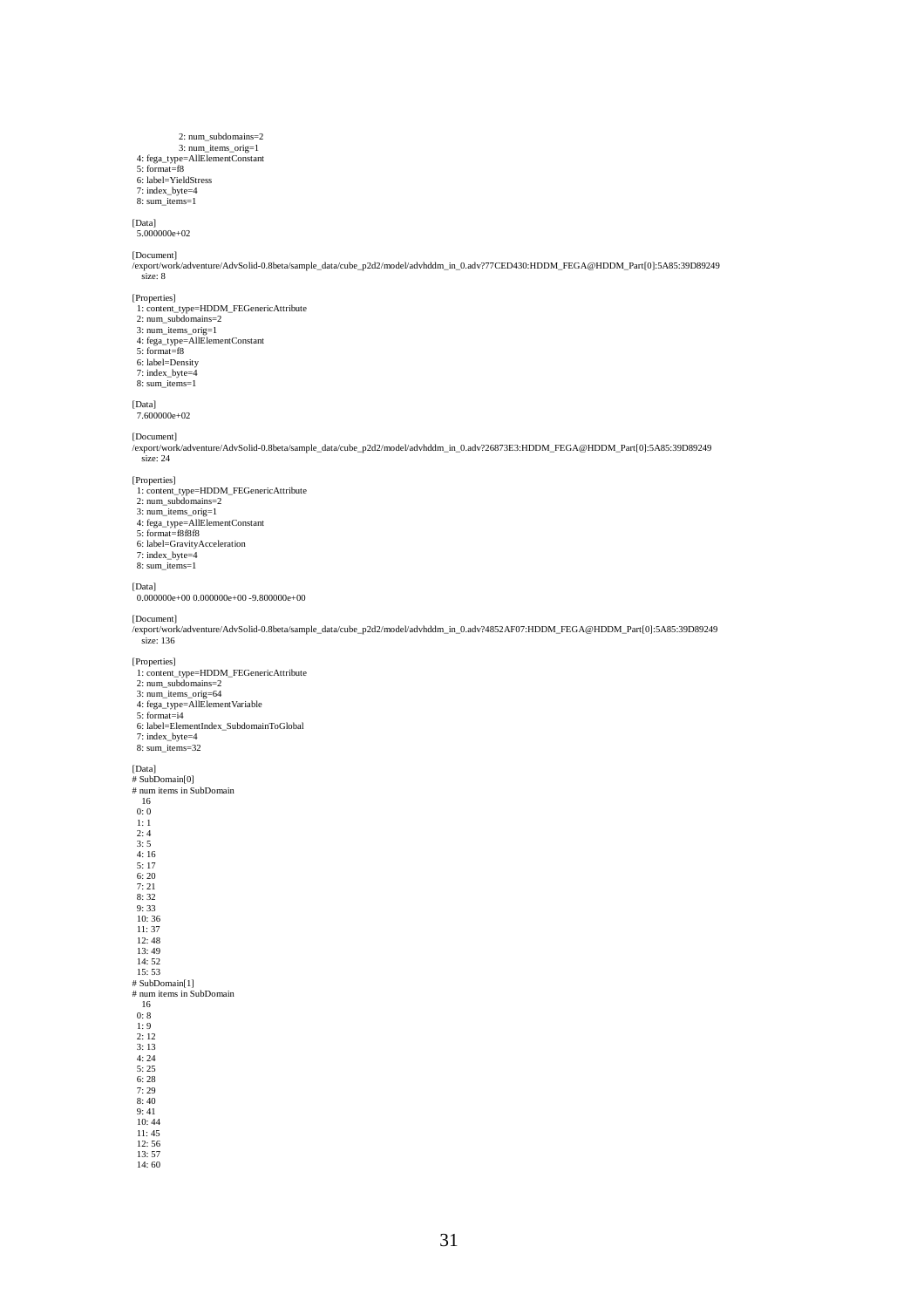15: 61

[Document] /export/work/adventure/AdvSolid-0.8beta/sample\_data/cube\_p2d2/model/advhddm\_in\_0.adv?70B8D367:DocumentList[0]:5A85:39D89249 size: 759

[Properties]

1: content\_type=DocumentList 2: num\_items=15 3: num\_subdomains=2

- 
- 4: num\_parts=2
- 

5: part\_number=0 6: label=HDDM\_FEA\_Model

- [Data] 0: A8138FE:Node@HDDM\_Part[0]:5A85:39D89249
- 
- 1: IC2655B3:NodeIndex\_PartToGlobal@HDDM\_Part[0]:5A85:39D89249<br>2: 56A68AB7:HDDM\_InterfaceDOF@HDDM\_Part[0]:5A85:39D89249<br>3: 341B2827:HDDM\_Element@HDDM\_Part[0]:5A85:39D89249<br>4: 42A1930E:HDDM\_NodeIndex@HDDM\_Part[0]:5A85:39D89
- 
- 
- 
- 
- 
- 
- 
- 
- 
-